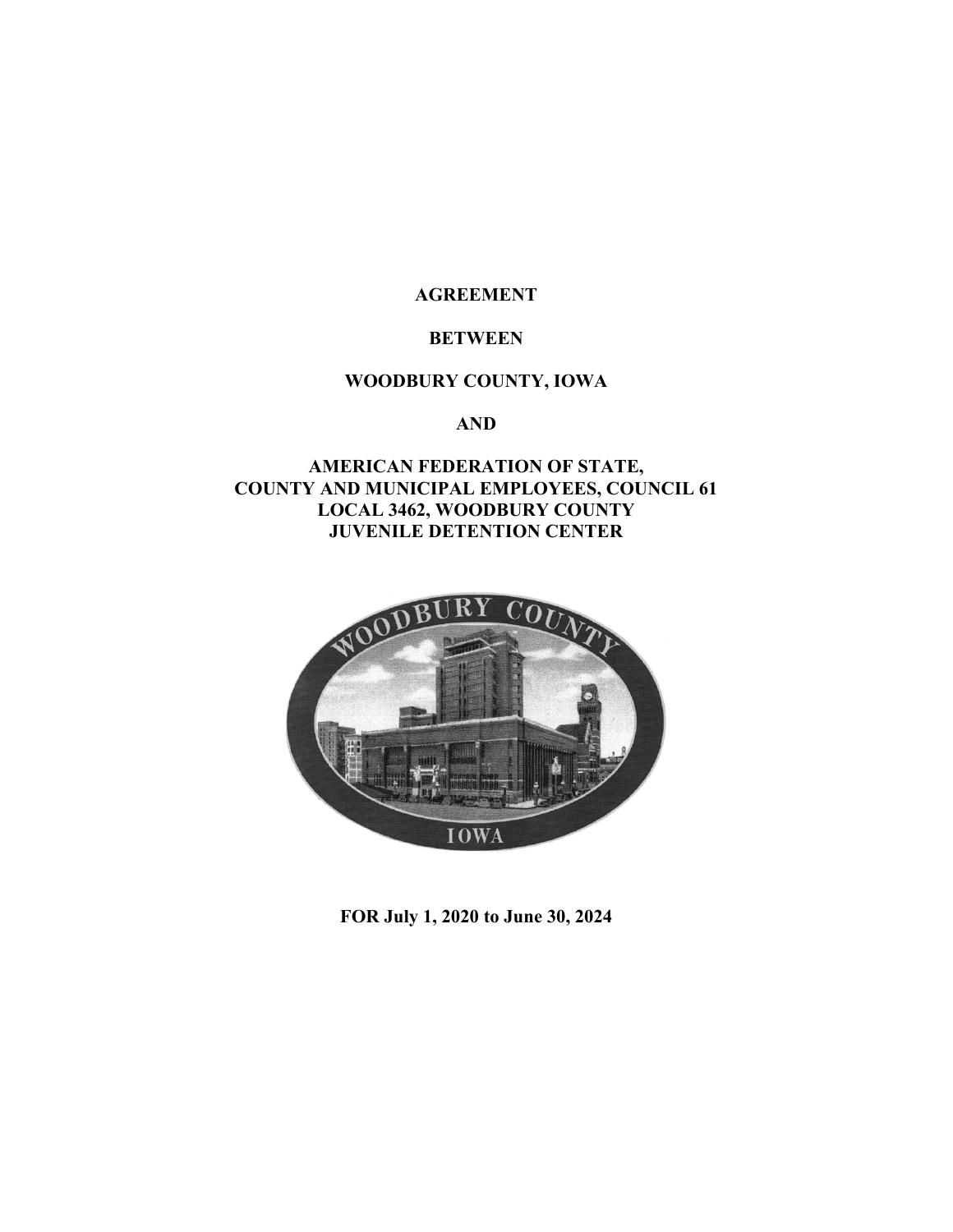# **INDEX**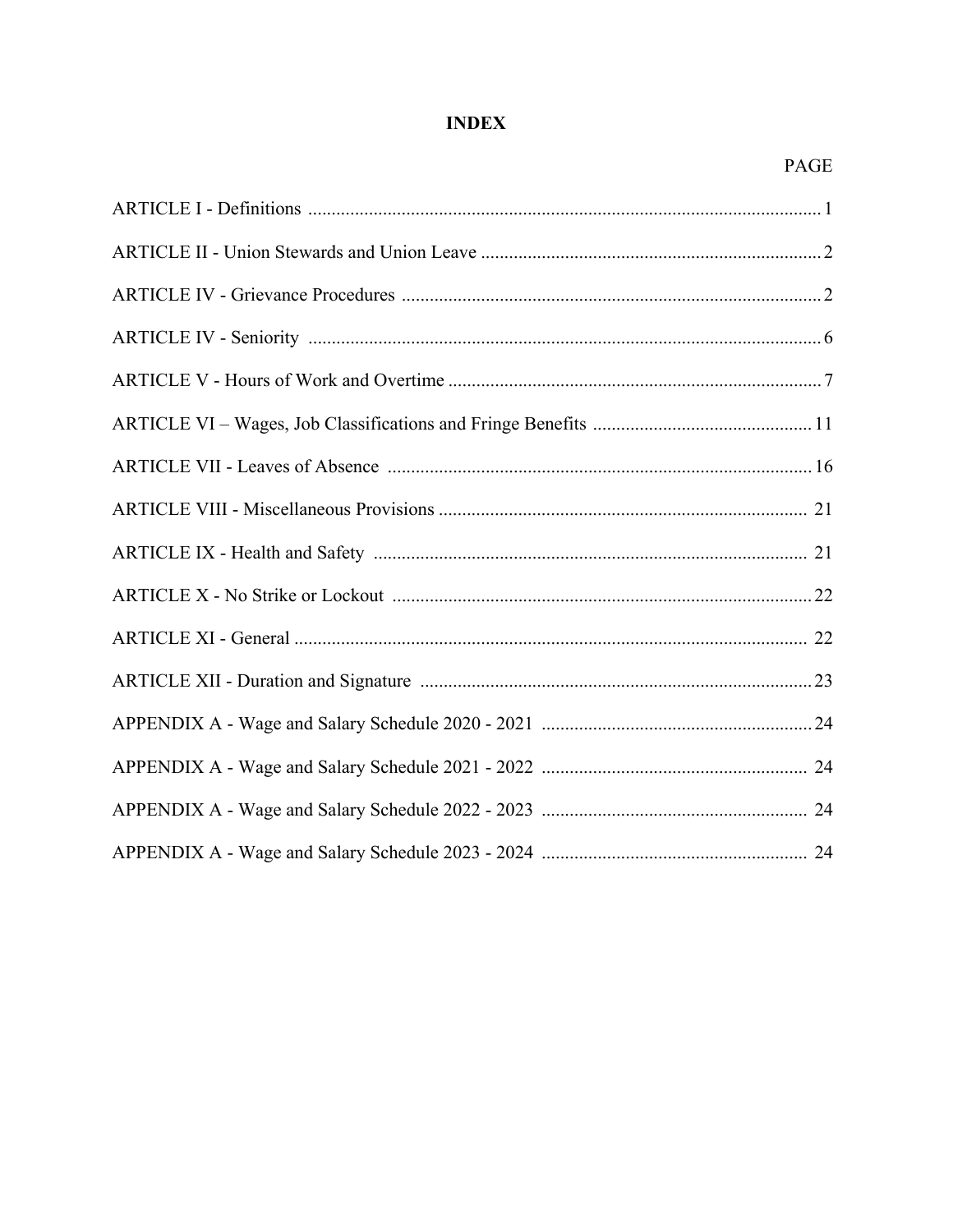## **ARTICLE I Definitions**

Section 1 Full-Time Employees

A regular full-time employee is an employee who works forty (40) hours per week year round.

Section 2 Part-Time Employee

A regular part-time employee is an employee who works less than forty (40) hours per week year round.

Section 3 Temporary Employee

A temporary employee is an employee hired to work for a limited period of time not to exceed one hundred twenty (120) calendar days per year. Temporary employees shall not be entitled to any of the benefits of this agreement. The provisions of this Agreement shall apply to regular employees during their probationary period.

Section 4 Act

The Iowa Public Employment Relations Act.

Section 5 Board

The members of the Woodbury County Board of Supervisors.

Section 6 County

Woodbury County, Iowa.

Section 7 Employees

Individuals employed by the County in the bargaining unit identified in PERB Case No. 3606.

Section 8 Employer

Woodbury County, Iowa, acting through its Board of Supervisors, Facility Director, or other persons designated by the Board of Supervisors to act on its behalf.

Section 9 PERB

The Iowa Public Employment Relations Board.

Section 10 Union

The American Federation of State, County and Municipal Employees, Iowa Public Employee Council 61, AFL-CIO, and its appropriate affiliated local.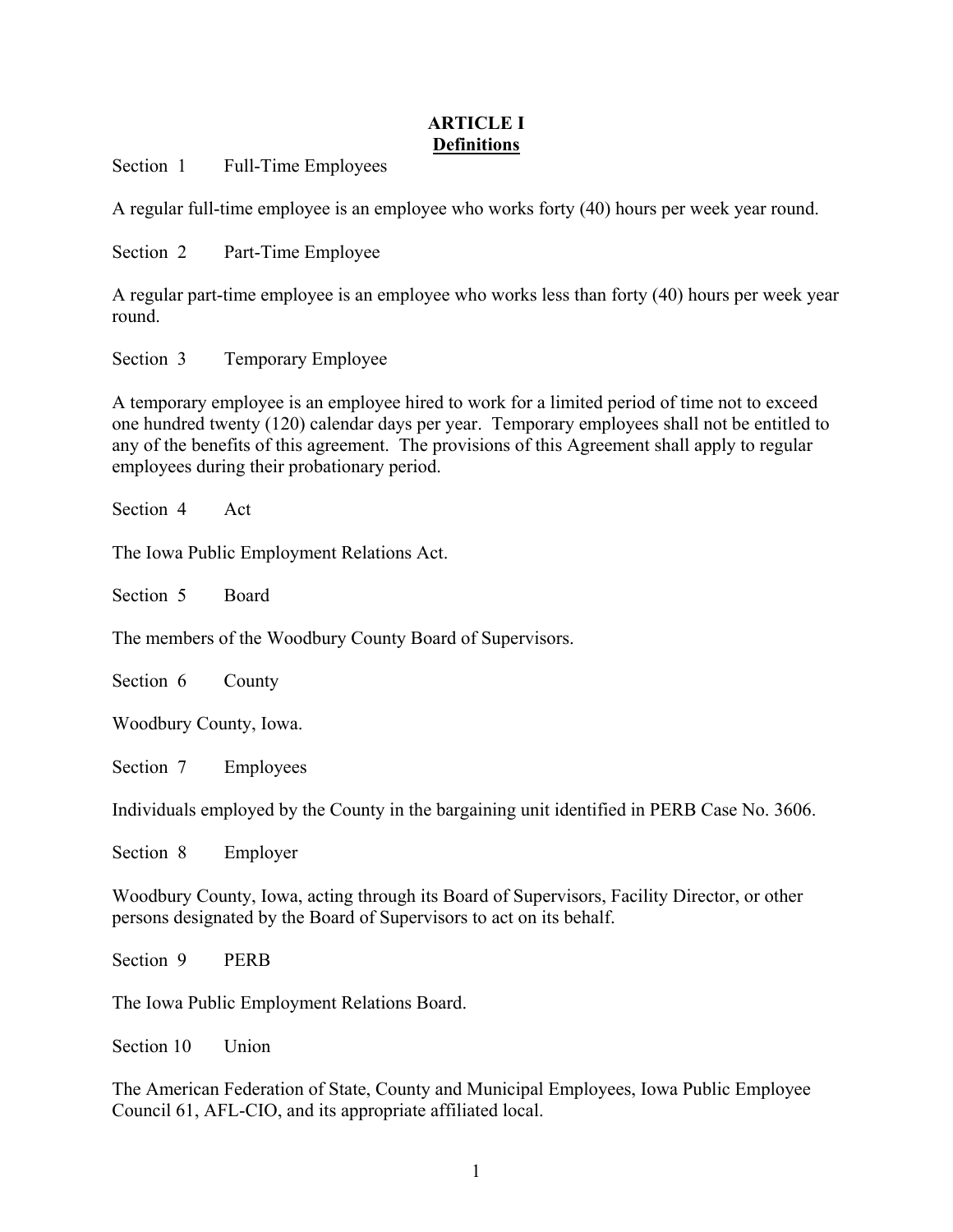### **ARTICLE II Union Stewards and Union Leave**

## Section 1 Union Stewards

Employees selected by the Union to act as Union Representatives shall be known as "Stewards". One Steward shall be designated by the Union as the "Chief Steward". The names of the employees so selected (including the alternates designated to act in their absence) and those of other Union representatives authorized to represent employees will be certified in writing to the Employer by the Union. The Union will also certify the names of the members, not to exceed three (3) in number, who will constitute the Union Committee for the purpose of Labor-Management meetings.

Except for the time approved for the processing of grievances under Article IV, Section 6, Union Stewards will perform all of the duties related to their position as Union Steward during nonwork times. If the performance of their Union Steward duties involves another bargaining unit employee, then the duties shall be performed during non-work times for both employees.

Section 2 Union Representatives

The Union shall advise the Employer in writing as to its International Union Representative and/or Council Representative assigned to represent the bargaining unit. Such Union Representative or other person authorized by the Union may visit bargaining unit job sites for the purpose of verifying Employer compliance with this agreement. Representatives shall conduct their activities in such a manner as to not unreasonably interfere with the Employer's operations.

Section 3 Bulletin Boards

The Union shall be allowed to use a reasonable amount of the space on existing bulletin boards customarily used for posting of information to the employees in the unit and shall be allowed to maintain a binder or notebook for Union information.

Section 4 Discrimination

The parties agree that their respective policies consistent with the Code of Iowa will not violate the rights or discriminate against any employee covered by this Agreement because of age, race, sex, creed, color, national origin or disability. If an employee files a discrimination complaint with a governmental agency, then the employer shall not be required to process a grievance related to such complaint.

## **ARTICLE III Grievance Procedures**

Section 1 Definitions and General Provisions

A "grievance" is a claim that there has been a violation, misinterpretation, or a misapplication of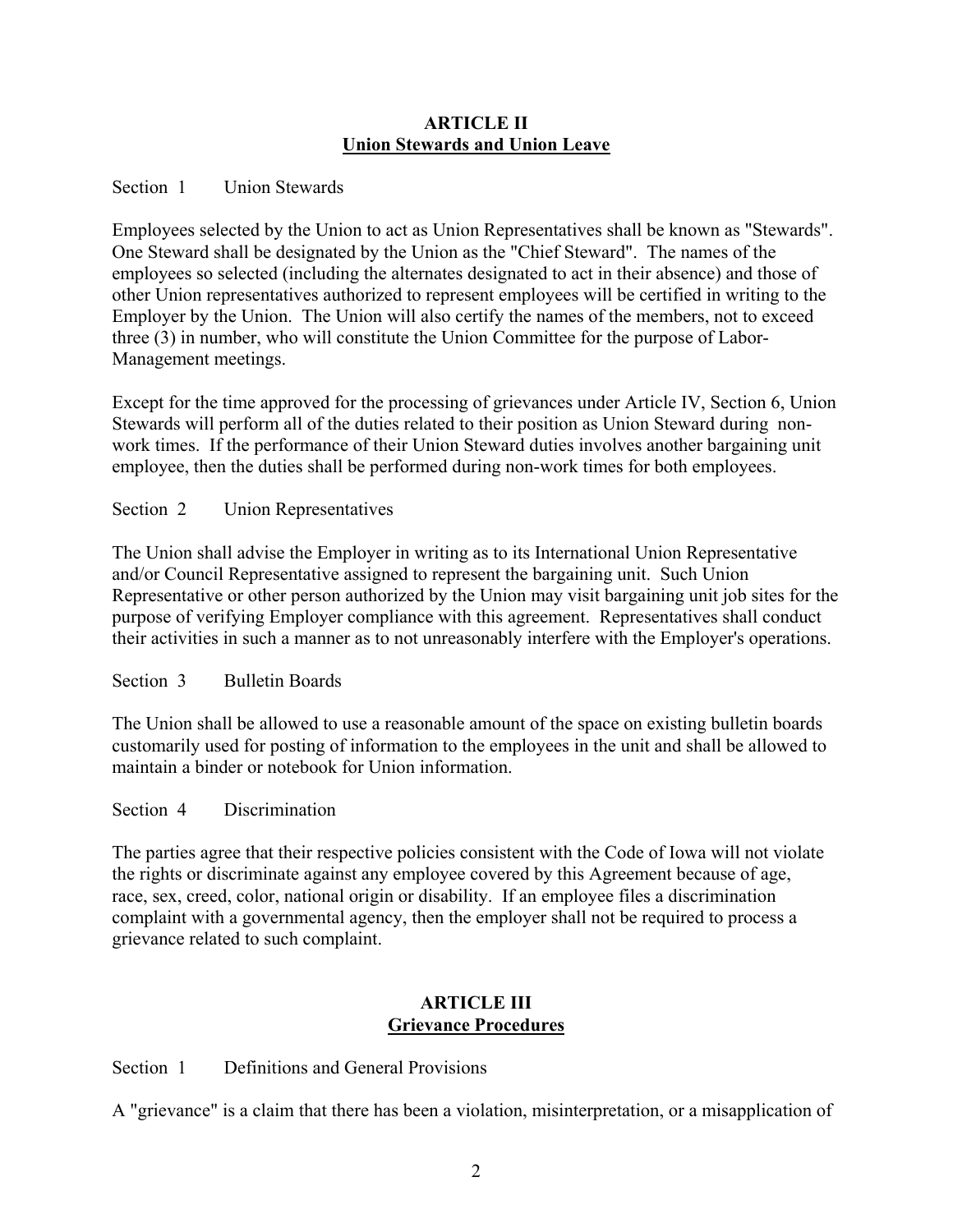a specific provision of this Agreement.

"Days" means calendar days. If the last calendar day on which action is required to be taken is a holiday, then the time limit shall be extended to the next calendar day, which is not a Saturday or Sunday, following the holiday.

A "grievant" is the employee or group of employees filing the grievance.

A grievance shall contain a statement of the grievance by indicating the issue involved, the relief sought, the date the incident or violation took place, if known, and the specific section or sections of the Agreement involved. The grievance shall be presented to the Facility Director (on forms furnished by the Union) and signed and dated by the Union. The grievance form will state the name of the employee(s) authorizing the filing of the grievance. An aggrieved Employee shall have the right to a Union Representative appointed by the Union at all steps of the grievance procedure.

Any bargaining unit employee shall have the right to meet and adjust his/her individual complaint with the Employer.

The arbitration provisions of this Agreement may only be invoked with the approval of the employee organization and in the case of an employee's grievance only with the approval of the public employee.

The employee and/or steward are encouraged during the fourteen (14) calendar filing period to discuss and attempt to resolve the grievance prior to writing out the grievance. All grievances must be presented promptly and no later than fourteen (14) calendar days from the date the grievant first became aware of, or should have become aware of with the exercise of reasonable diligence, the cause of the grievance.

Section 2 Procedures

All grievances will be handled in accordance with the following procedures:

Step One. Within seven (7) days of receipt of the written grievance from the employee or his/her Union representative, the Facility Director or designee shall schedule a meeting with the appropriate Union Representative and Grievant and attempt to resolve the grievance. A written answer will be placed on the grievance following the meeting by the Facility Director or designee and returned to the employee and his/her Union Representative within fourteen (14) days from receipt of the written grievance submitted to the Facility Director or designee.

Step Two. If the grievance is not settled in Step One, it may be appealed by the grievant, or his/her Union Representative, to the Board within twenty-one (21) days after the written answer of the Facility Director and/or designee. The Board shall meet with the appropriate Union Representative and Grievant within twenty-one (21) days after the appeal is received by the Board. The Board, the appropriate Union Representative and the Grievant shall meet and attempt to resolve the grievance. The Board shall render a decision to the grievant and his/her Union Representative within fourteen (14) days following the meeting with the Grievant.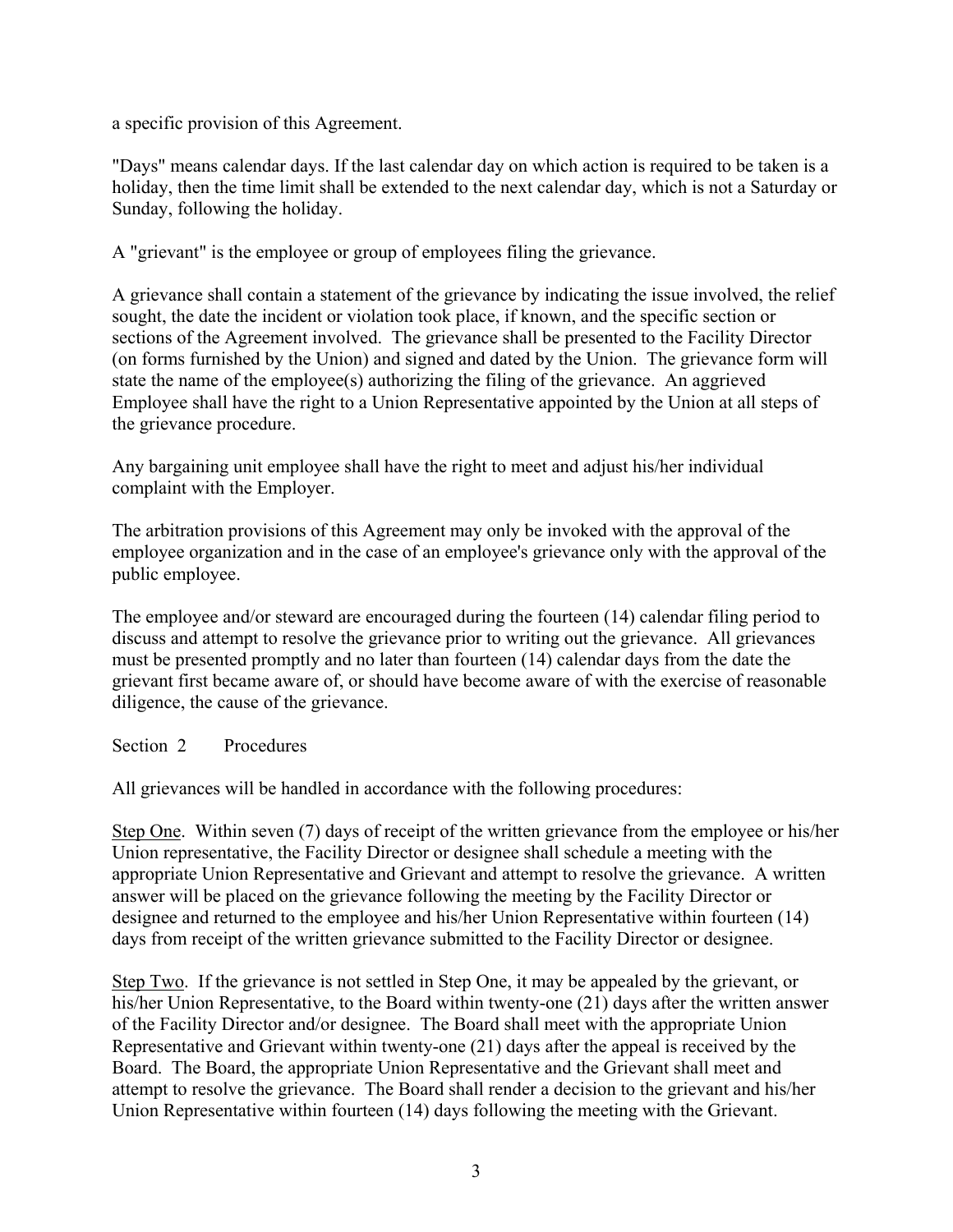## Section 3 Appeal to Arbitration

Any grievance not settled to the satisfaction of the Union in Step Two of the grievance procedure may be appealed to arbitration, providing the appeal to arbitration is in writing to the other party. An employee may not appeal to arbitration without the approval of the Union. This appeal must be made within thirty (30) days after the date upon which the Board issued a final answer in the Second Step of the grievance procedure.

## Section 4 Arbitration

Within seven (7) days from the date of the receipt of the written request for arbitration, the Employer and the Union shall meet and either mutually agree upon an arbitrator or the parties or party, acting jointly or separately, shall request the Iowa Public Employment Relations Board to submit a list of five (5) arbitrators from which one (1) arbitrator shall be selected to hear and decide the grievance. The Employer and the Union shall meet within seven (7) days from receipt of said list and alternately strike four (4) names from the submitted list, and the person whose name is left shall be the arbitrator, provided however, the Union and the Employer may mutually agree that the list of proposed arbitrators is unacceptable and will thereafter jointly petition the Iowa Public Employment Relations Board for a new list of five (5) arbitrators. The party making the first strike shall be determined by a flip of a coin.

The arbitrator shall conduct a hearing on the grievance within a reasonable time and shall be empowered to rule on all disputes. However, he shall have no power to change or amend the terms, conditions or applications of this agreement or any other agreement made supplementary hereto. The decision reached by the arbitrator shall be final and binding upon the parties. Unless otherwise agreed to by the Employer and the Union, the decision of the arbitrator and the findings upon which it is based shall be in writing and the copies thereof presented to each party within thirty (30) days from the date the hearing terminates.

Where two (2) or more grievances are appealed to arbitration, an effort will be made by the parties to agree upon the grievances to be heard by any one arbitrator. On the grievances where agreement is not reached, a separate arbitrator shall be appointed for each grievance. The cost of the arbitrator and expenses of the hearing will be shared equally by the parties; however, the costs of transcripts shall be borne by the requesting party without having to furnish a copy to the other party unless the parties mutually agree to share the entire cost. Each of the parties shall bear the cost of their own witnesses, including any lost wages that may be incurred. The arbitrators shall only have authority to determine the compliance with the provisions of this Agreement. The arbitrator shall not have jurisdiction or authority to add to, amend, modify, nullify, or ignore in any way the provisions of this Agreement and shall not make any award which in effect would grant the Union or the Employer any matters which were not obtained in the negotiation process.

The decision of the arbitrator shall be final and binding on both parties of this Agreement provided such decision does not exceed the arbitrator's jurisdiction or authority as set forth above.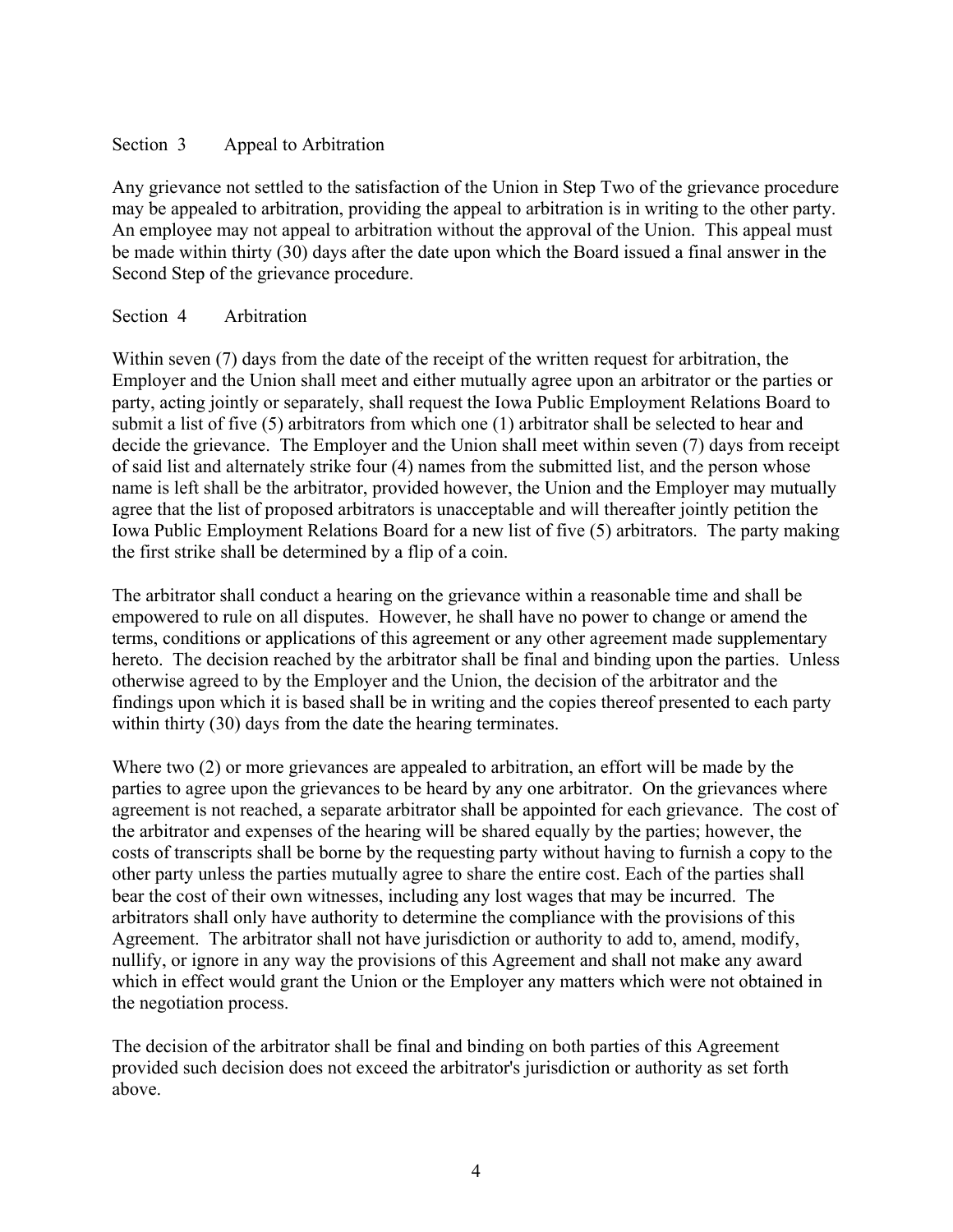### Section 5 Time Limits

Grievances not appealed within the designated time limits in any step of the grievance procedure will be considered as having been adjudicated on the basis of the last preceding Employer answer. Grievances not answered by the Employer within the designated time limits in any step of the grievance procedure will be considered as having been denied and the grievance will be automatically appealed to the next step. In order to be considered timely, a hearing regarding a grievance which is appealed to arbitration via the Board of Supervisors must be scheduled no later than sixty (60) days from the date the grievance was appealed to arbitration. If an arbitration hearing is not scheduled within the above mentioned sixty (60) days, the grievance will be considered denied. Authority to schedule a hearing rests with the arbitrator should the parties disagree. The parties may, however, mutually agree in writing to extend the time limits in any step of the grievance procedure.

In the event the U.S. mail is used, the mailing of the grievance or response thereto shall be considered timely if postmarked within the time limits.

## Section 6 Exclusive Procedure

The grievance procedure set out above shall be exclusive and shall replace any other grievance procedure for adjustment of any disputes arising from the application and interpretation of this Agreement.

### Section 7 Exclusion of Grievant

An aggrieved employee is entitled to be present at all steps of the grievance procedure. Should the employee be excused by either party the grievance shall be processed in the absence of the aggrieved employee and the Union will be allowed one (1) representative in pay status.

### Section 8 Processing Grievances

If the employee's Supervisor and the Union Representative's Supervisor agree, grievances may be, but are not required to be, processed during regular working hours without loss of pay.

Processing grievances shall be defined as investigating grievances, filing grievances, and attending any step 1 or 2 meetings regarding grievances. However, only one (1) local Union grievance representative will be in pay status for any one grievance. Whenever possible the Union representatives will provide twenty-four (24) hours notice to their supervisor. Further, in a group grievance, only one (1) of the grievants shall be in pay status as spokesperson for the group. (Group grievances are defined as, and limited to, those grievances which cover more than one employee, and which involve like circumstances and facts for the grievants involved.) The Employer is not responsible for any compensation of employees or Union representatives for time spent processing grievances outside their regularly scheduled hours of employment.

Notwithstanding the foregoing provisions of this Section, the Employer agrees to conduct all grievance meetings involving second or third shift employees either during the shift or at a time which is contiguous to the employee's shift. The Employer is not responsible for any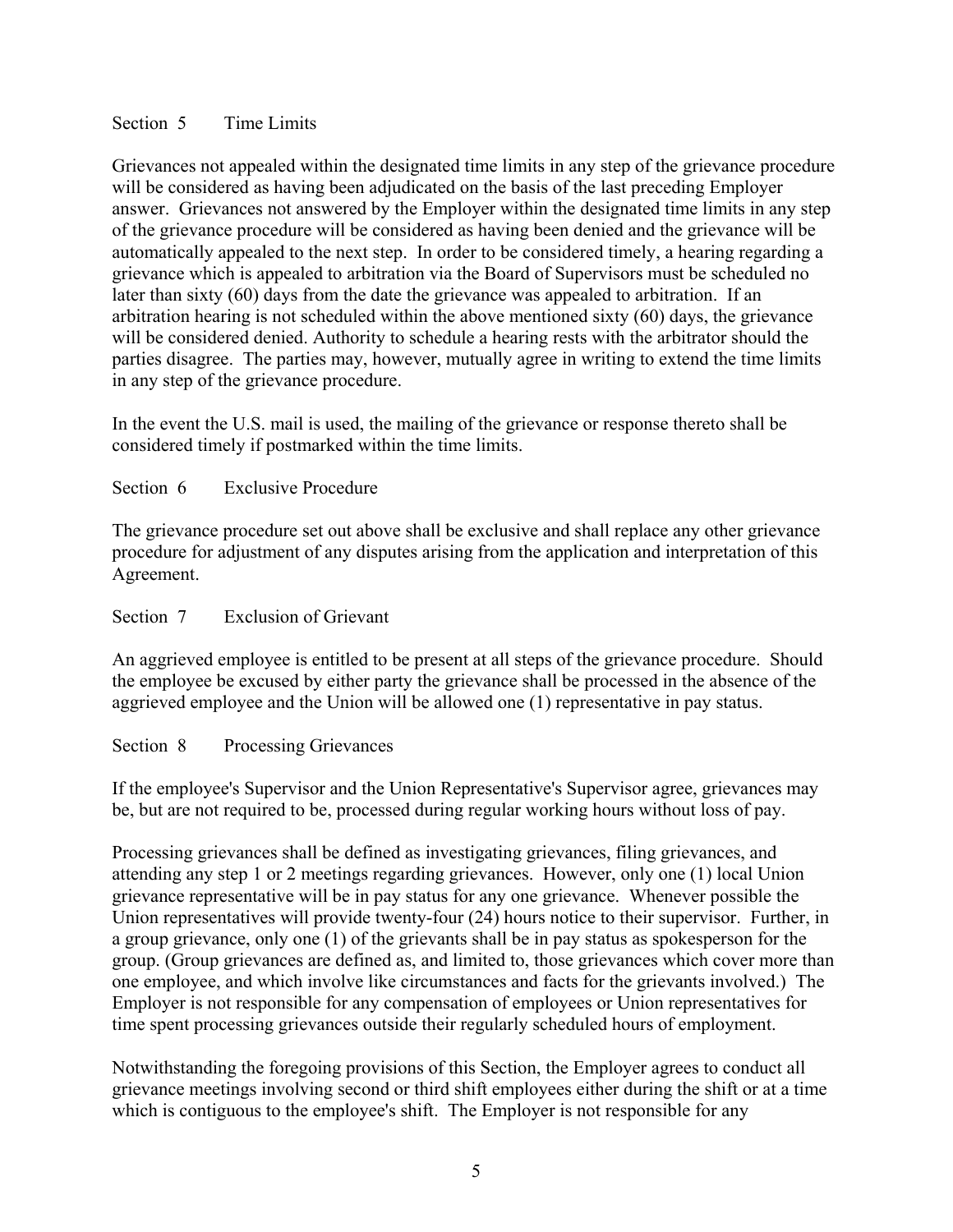compensation of second or third shift employees for such grievance meetings unless the Employer specifically requests or if the parties mutually agree that the grievant attend the hearing in which case the grievant shall be compensated for the actual time spent in such hearing at their regular hourly rate and shall not be counted as hours worked for purposes of computing overtime.

## Section 9 Retroactivity

Settlement of grievance may or may not be retroactive as the equities of particular cases may demand. In any case, where it is determined that the award should be applied retroactively, the maximum period of retroactivity allowed shall be a date not earlier than twenty-four (24) days prior to the date of initiation of the written grievance in Step One.

Section 10 Number of Stewards

For information purposes only, the Union shall provide the Human Resources Director of Woodbury County with a written list setting forth the names of the Stewards.

The Employer shall supply the local Union with a list of supervisors to contact on grievance matters.

Section 11 Discipline and Discharge

The Union recognizes the right of the employer to suspend, discharge or take other appropriate disciplinary action for just cause. The employer agrees to use progressive discipline where appropriate.

The intention to take disciplinary action shall be reported to the Director of Human Resources prior to taking any action. The Director of the Human Resources shall inform the Union prior to any disciplinary action being taken. However, the employer may immediately suspend an employee with pay while an investigation is pending.

Any disciplinary action may be processed as a grievance through the grievance procedure. A grievance based on a suspension without pay or discharge shall begin with the second step of the grievance procedure. Grievances of all other disciplinary actions shall begin with the first step of the grievance procedure.

## **ARTICLE IV Seniority**

Section 1 Definition of Seniority

Seniority is defined as an employee's length of continuous service with the County, since his/her date of hire. Any length of service in a temporary position shall be included in the computation of seniority if the employment was contiguous to the appointment to a permanent position.

In the event two (2) employees have the same original date of employment, seniority of one as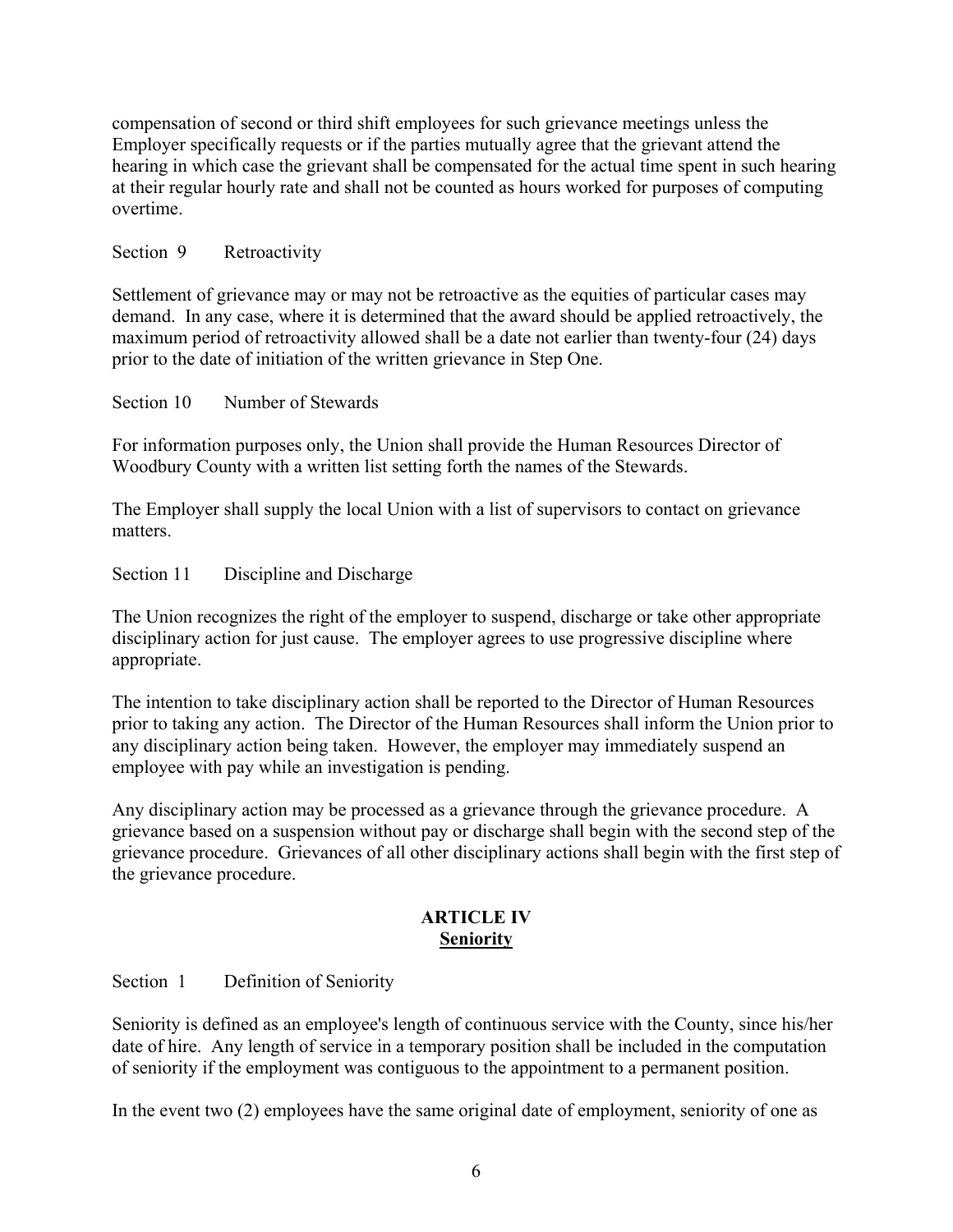against the other shall be determined by the last four (4) digits of the social security number with the employee having the lower last four (4) digits of the social security number being considered as having the greater seniority.

Section 2 Seniority Records

The seniority records for employees shall be maintained by the Employer, shall be provided to the Union, and shall be updated annually. A similar list will be placed in the Facility notebook where bargaining unit personnel are employed. Objections to the list may be filed as a grievance, and corrections will be made appropriately.

Section 3 Termination of Seniority

An employee shall lose seniority and the employment relationship shall be terminated in the following cases: (a) employee quits; (b) employee is discharged; (c) employee fails to report to work at the end of leave of absence; or (d) employee retires. Provided further that layoff of two (2) years or less, any suspension for disciplinary purposes, absence on authorized leave with or without pay and absence while receiving temporary total disability benefits under the Iowa Worker's Compensation Act, not to exceed one year, shall not constitute a break or interruption in service within the meaning of this Article.

Section 4 Probationary Period

For purposes of this contract the probationary period for new employees shall be one hundred and eighty (180) calendar days. This probationary period shall begin to run from the first day of the employee's service as a permanent employee and may be extended by the Facility Director, at his/her discretion, for an additional period of one hundred and eighty (180) consecutive calendar days. If an employee's probationary period is extended, the Facility Director shall provide the employee with a written explanation of the reason(s) for the extension.

## **ARTICLE V Hours of Work and Overtime**

Section 1 Daily Hours

This Article is intended to define the normal hours of work per day. Fluctuating or flexible work schedules may be allowed where there is mutual agreement between the employee and the Facility Director.

The regular work day for full-time employees shall consist of eight (8) hours inclusive of the meal period. The regular work day for part-time employees shall be determined by the Facility Director. The regular work week for full-time employees shall consist of forty (40) hours in a seven (7) day period.

As far as practicable, the Employer shall offer part-time employees the first opportunity to work available hours by order of seniority on a schedule of rotation. In the event no part-time employees work the available hours, as far as practicable, the Employer shall offer full-time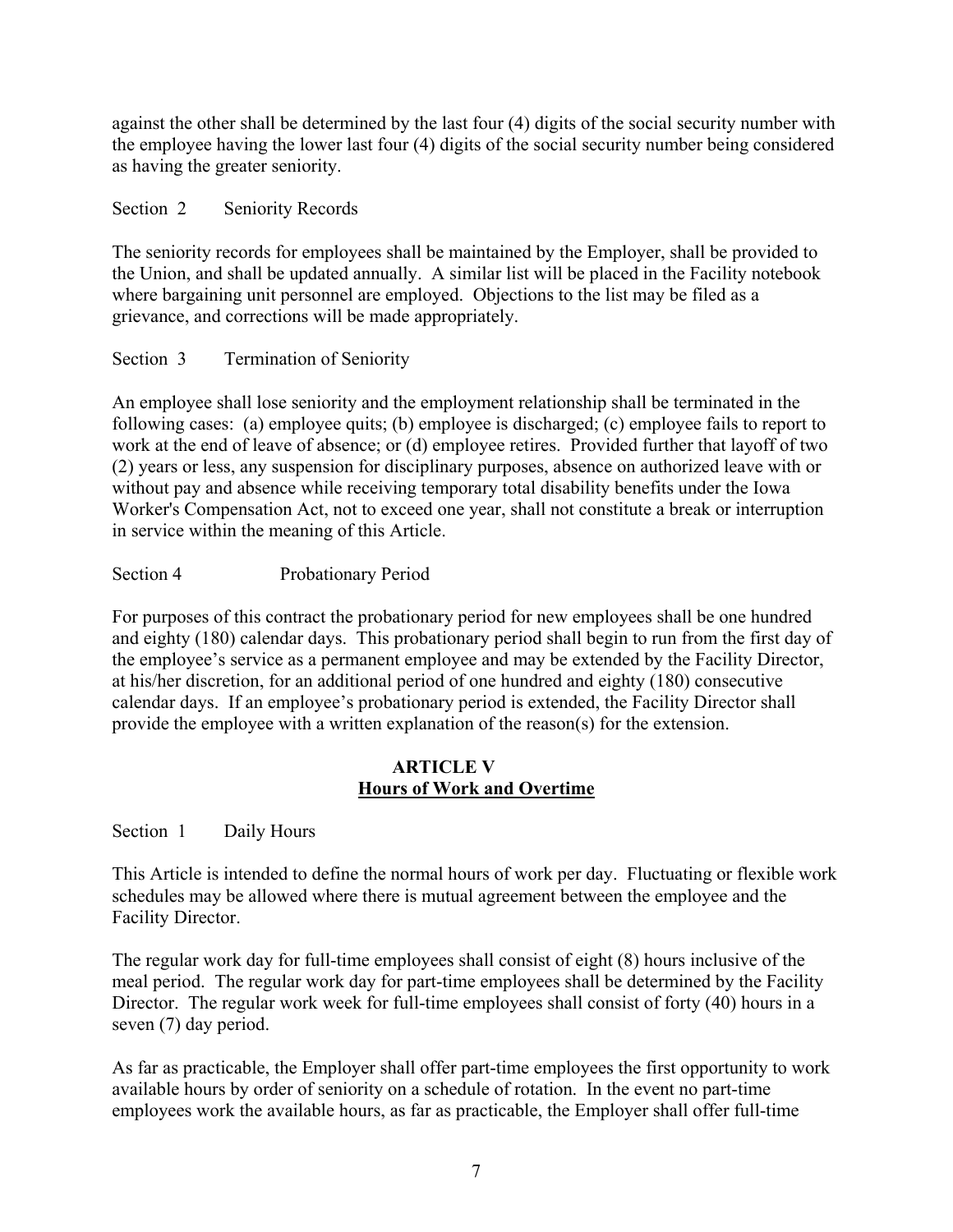employees the first opportunity to work available hours by order of seniority on a schedule of rotation. With adequate notice, the Employer shall post an offer of available hours with a deadline for employees to respond. Without adequate notice, the Employer shall call employees according to the schedule of rotation until an employee accepts the available hours. Employees who are physically present and working in the Center when the opportunity for overtime on another shift arises shall be offered in person when possible and otherwise by direct contact an overtime opportunity on another shift. Any employee who is not available/able to accept an offer of overtime hours available because he/she is already scheduled to work during the available hours or being on approved leave during the available hours shall not be noted as having declined an offer of overtime and shall maintain in his/her position in the schedule of rotation. Available hours offered and declined shall result in a rotation opportunity forfeited for the schedule of rotation. The Employer will post a current schedule of rotation weekly.

## Section 2 Change in Hours

Daily and weekly work schedules may be changed by the Facility Director from time to time to meet the Center's requirements. Employees shall be required to work the hours scheduled by the Facility Director, including all hours scheduled during any emergency or emergency situation. The existence of emergencies and emergency situations shall be determined by the Facility Director.

The Employer shall provide fourteen (14) calendar days written notice to affected employees prior to making permanent changes in work schedules. At the time that an employee's schedule is changed, the Employer will make a reasonable effort to notify the affected employee of the schedule change. Temporary work schedule changes shall not be made for the purpose of avoiding overtime.

The hours of full-time or part-time employees will not be reduced for the sole purpose of eliminating full-time or part-time benefits. This provision shall not affect the order or procedures for reduction of staff.

### Section 3 Work Breaks

Provided the requirements of the job permit, each employee scheduled to work for eight (8) hours in one (1) day shall receive thirty (30) minutes of break time subject to the approval of the head of the shift. Provided the requirements of the job permit, all other employees shall receive fifteen (15) minutes of break time subject to the approval of the head of the shift.

### Section 4 Meal Periods

Employees shall be granted a one half  $(1/2)$  hour paid meal period at a time designated by the head of the shift.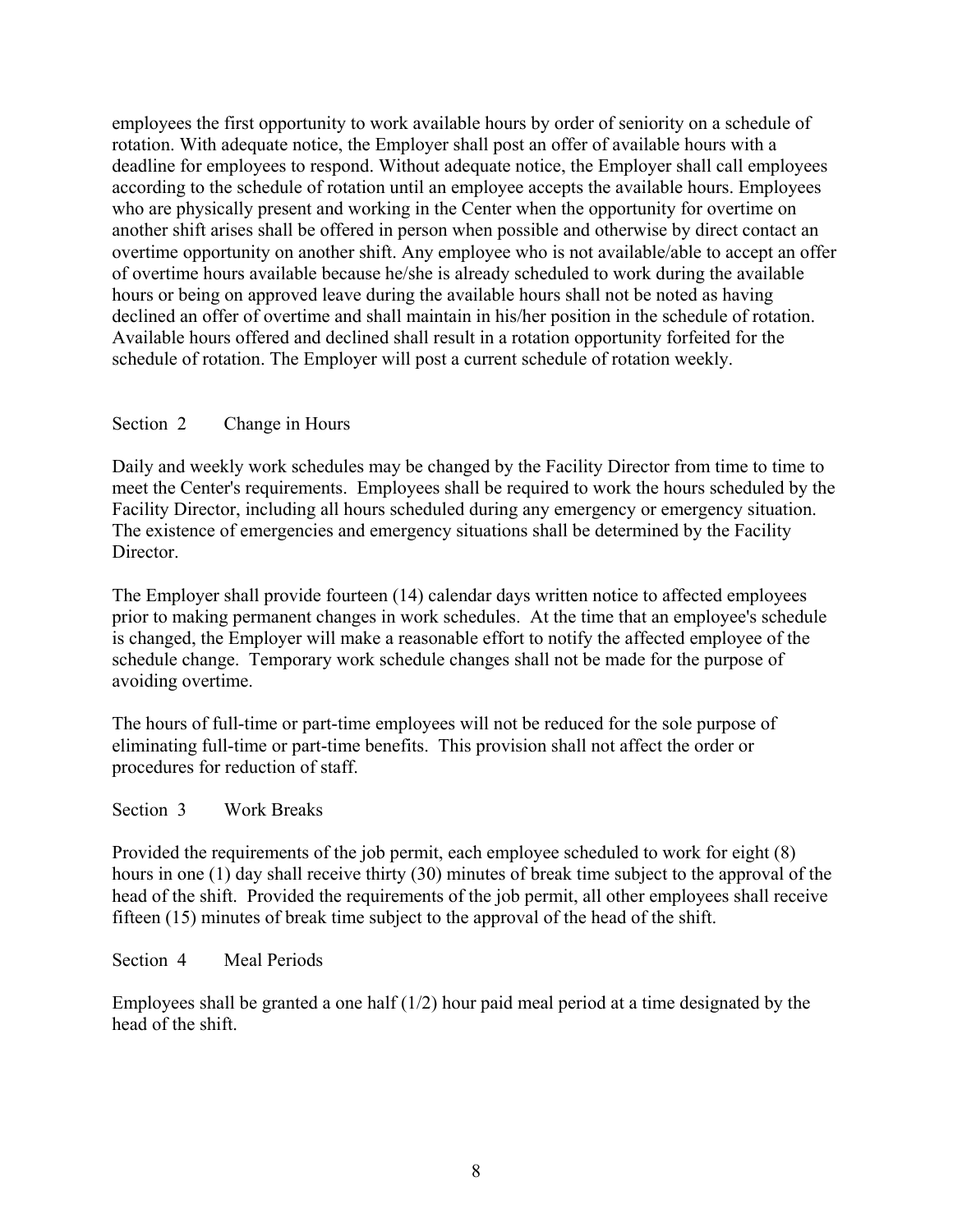## Section 5 Shift Differential

In addition to the employee's regular hourly rate, the Employer agrees to pay a shift differential of \$.50 per hour for any shift of which four (4) or more hours occur between 3:00 p.m. and 11:00 p.m. and a shift differential of \$.60 per hour for any shift of which four (4) or more hours occur between 11:00 p.m. and 7:00 a.m. Employees who work rotating shifts on a basis shall be eligible for shift differential.

Section 6 Overtime

A. Definition

Work performed by all employees in excess of forty (40) hours in any week shall be overtime hours. The work week shall begin at 11:00 p.m. on Sunday and shall end the following Sunday at 10:59 p.m.

B. Computation of Overtime

Overtime will be calculated in accordance with the Fair Labor Standards Act.

C. Approval of Overtime

No employee shall be compensated for overtime work unless such work has been approved by the Facility Director.

D. Overtime Pay and Compensatory Time

Unless the employee and the Facility Director agree that overtime hours will be compensated with time off, overtime hours shall be compensated in cash.

If overtime hours are compensated in cash, payment shall be made in accordance with Section 7 of the Fair Labor Standards Act.

If overtime hours are compensated with time off, compensatory time shall be provided at a rate of one and one half (1 1/2) hours for each hour of overtime employment. Compensatory time may be accumulated to a maximum of two hundred and forty (240) hours. If compensation is paid to an employee for accrued compensatory time off, such compensation shall be paid at the regular rate earned by the employee at the time the employee receives the compensation. One half of all accrued Compensatory time in excess of forty (40) hours of compensatory time must be used by January 10<sup>th</sup> or the value of one half of all accrued time any hours in excess of forty (40) hours of compensatory time will be paid in cash, prior to February 1st. One half of all accrued Compensatory time in excess of forty  $(40)$  hours must be used by June  $10<sup>th</sup>$  or the value of one half of all accrued time any hours in excess of forty (40) hours of compensatory time will be paid in cash prior to July 1st.

Notwithstanding the use/payment requirements set forth above, employees may request a waiver for exceptional circumstances such as significant medical procedures. Such a request shall be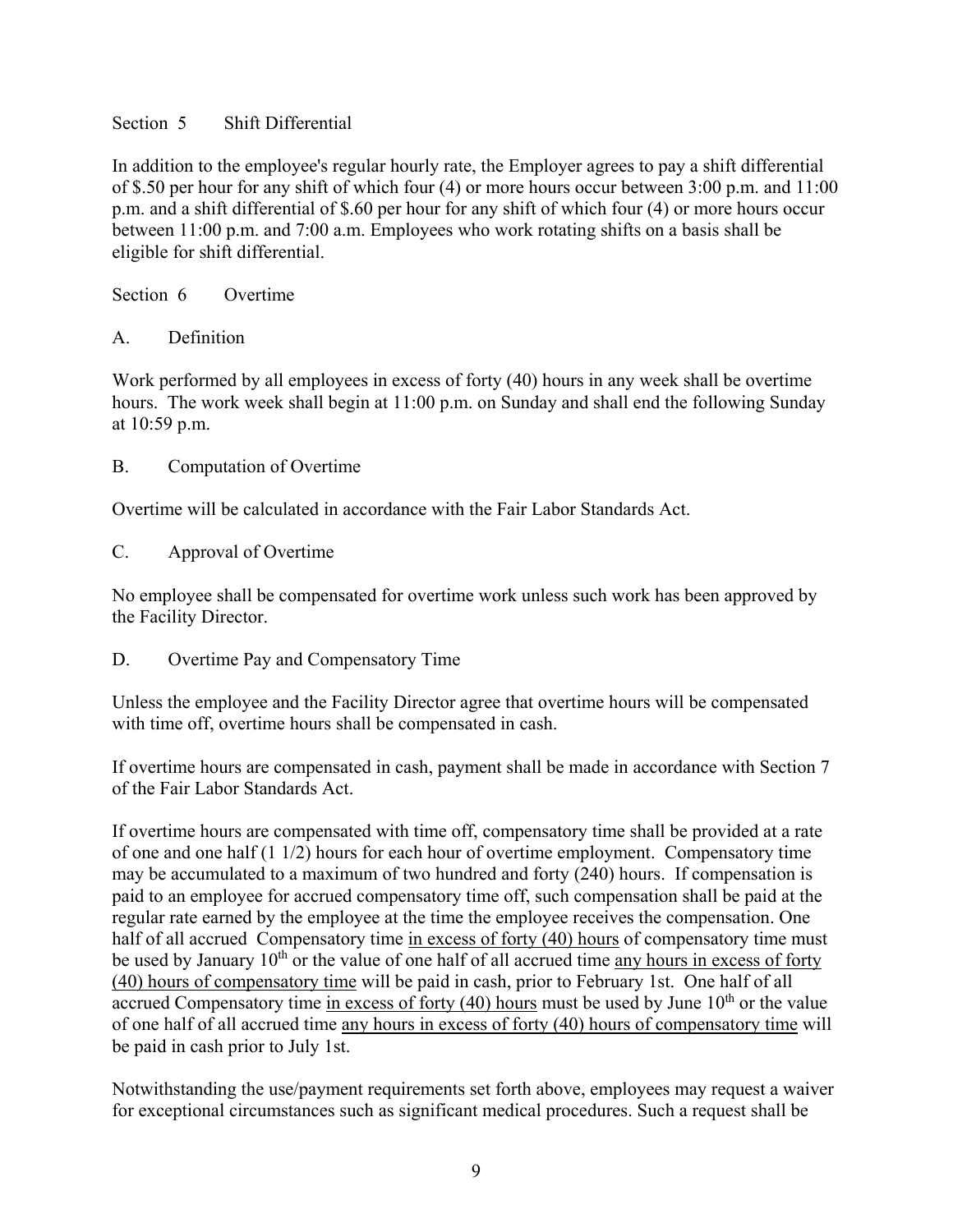submitted to Human Resources for consideration by the Board of Supervisors and will be granted only if approved by a majority of the Board. The decision of the Board is final and is not subject to the Grievance Procedures in Article IV.

Employees will be paid in cash for accrued compensatory time prior to transfer to a higher paying position.

Upon termination of employment, employees who have accrued compensatory time, shall be paid for unused compensatory time at a rate of compensation not less than:

(1) the average regular rate received by the employee during the last three (3) years of the individual's employment, or

(2) the final regular rate received by the employee, whichever is higher. Employees who have accrued compensatory time off, may request the use of compensatory time and shall be permitted to use such time within a reasonable period after making the request if the use of compensatory time does not unduly disrupt the operations of the Center.

E. Distribution of Overtime

Where overtime is approved, it shall be distributed equitably among full-time employees in the same job classification by seniority on rotation with the understanding that nothing contained in this section shall prohibit the Employer from assigning overtime on a given job to an employee already assigned to that specific task. The Employer shall, as far as practicable, offer overtime based on seniority on a descending rotation. Employees will be allowed thirty (30) minutes to respond to offered overtime if time allows. Offered overtime declined shall be considered a rotation opportunity forfeited for the purpose of overtime distribution. The Employer will post the current schedule of rotation each week. (See also Article VIII, Section 1)

F. Overtime Breaks and Meal Periods

Employees who are scheduled to work less than four (4) hours overtime shall receive a fifteen (15) minute rest period before they commence work beyond their regular shift. If an employee is scheduled for overtime work which will extend four (4) hours beyond his/her regularly scheduled shift, a thirty (30) minute meal period will be provided at a time which is subject to the approval of the head of the shift.

Section 7 Call-Back Pay

Employees called back to work outside their normal workday shall be paid a minimum of two (2) hours at time and one half (1 1/2) and may be required to work up to two (2) hours.

Section 8 Staff Meetings

Employees shall be paid a minimum of one (1) hour pay at the employee's regular hourly rate of pay for attendance at Detention Center Staff Meetings. The time spent in these Detention Center Staff Meetings shall count as time worked for the purposes of computing overtime payments.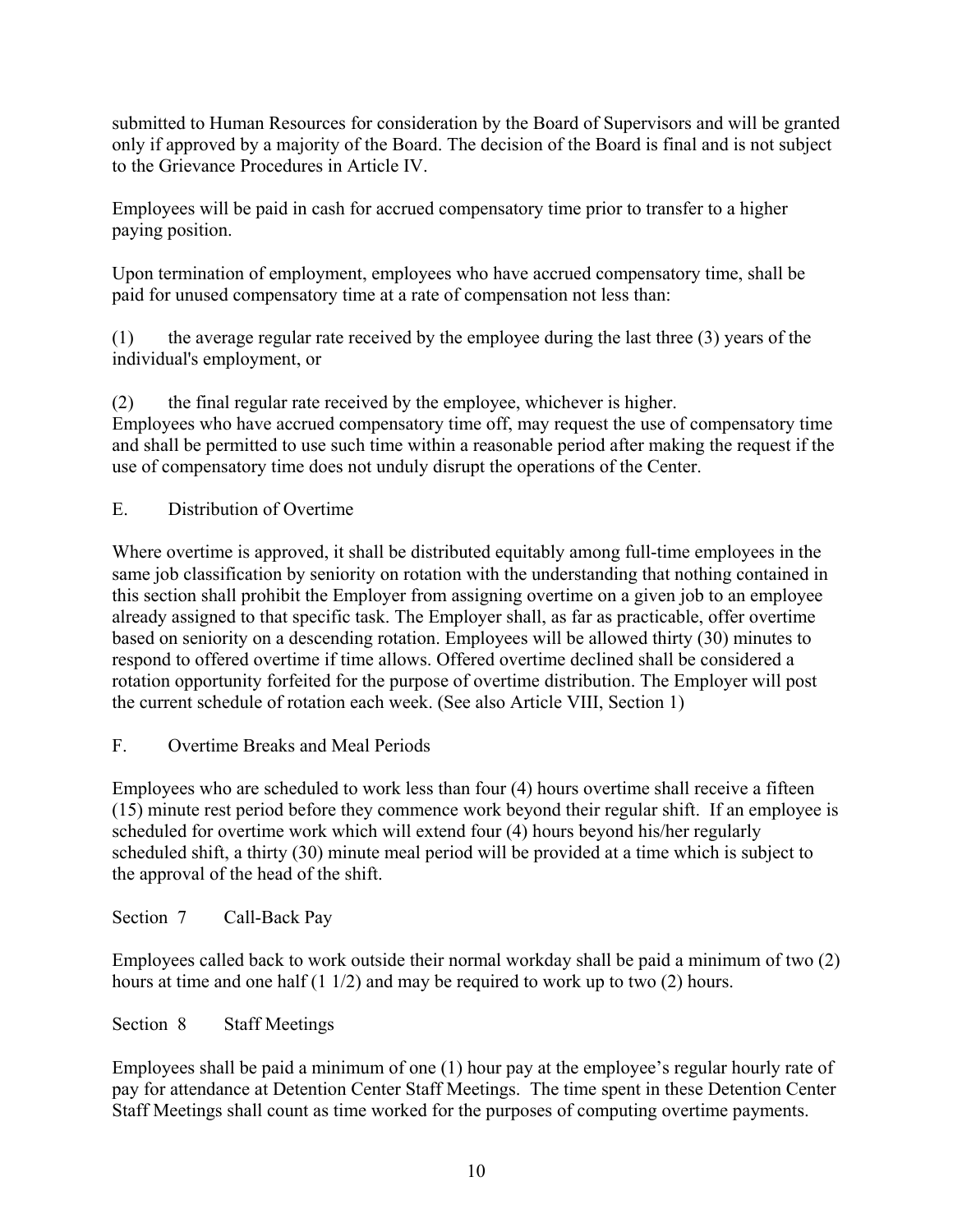### **ARTICLE VI Wages, Job Classifications and Fringe Benefits**

Section 1 Wage Schedule

Employees shall be paid on the basis of the salary schedule attached as Appendix A.

Section 2 Wage Schedule Advancement

Employees on Pay Grade 1 shall advance on the salary schedule as follows:

| Step 1 | $0 - 12$ months      |
|--------|----------------------|
| Step 2 | $13 - 24$ months     |
| Step 3 | $25 - 36$ months     |
| Step 4 | 37 - 96 months       |
| Step 5 | 97 - 180 months      |
| Step 6 | 181 months and above |
|        |                      |

Employees on Pay Grade 3 shall have 4 steps and shall advance as set out above for Steps 1 through 4.

Section 3 Wage Schedule Placement

Employees shall be placed upon the wage schedule based on the number of months they have been consecutively employed by the County from their date of hire and based upon Section 2 of this Article.

Upon initial employment, credit may be given for previous experience in a comparable position, whether within or outside of the County, on the following basis:

- a. 0 months to 24 months experience Step 1
- b. 25 months to 42 months experience Step 2
- c. 43 months to 55 months experience Step 3
- d. 56 months to 67 months experience Step 4

The Union shall have the right to grieve any advance step placement, and any grievance relating to step placement shall be filed within twenty (20) working days of the employee's date of hire and shall be commenced at the second step of the grievance procedure. The Union has the right to request information necessary to investigate grievances. The Union maintains the right to request and receive any applicable information to investigate and process any such grievance.

Section 4 Paydays

Employees shall be paid on a bi-weekly basis, the payday shall be Friday. If the scheduled payday falls on a holiday, the payday will be the preceding County workday.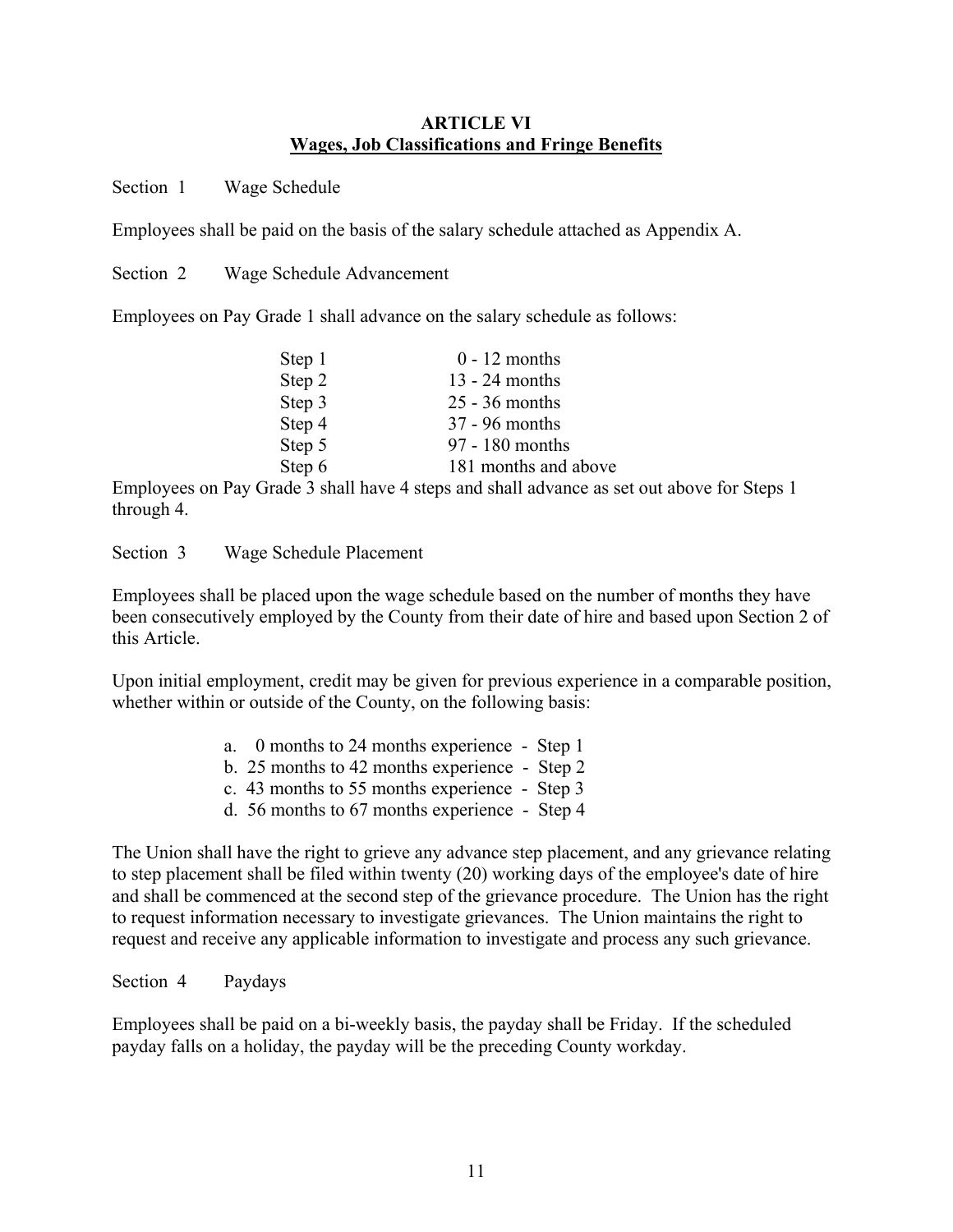### Section 5 Job Classifications

Employees shall be classified as follows:

Youth Worker Senior Youth Worker -- After ninety-six (96) months Master Youth Worker -- After one hundred eighty (180) months Juvenile Intake Officer/Program Coordinator Case Worker

#### Section 6 Pay Grades

The job classifications set out in Section 6 shall be assigned the following pay grades:

| Job Classification                          | Pay Grade |
|---------------------------------------------|-----------|
| Youth Workers                               |           |
| Senior Youth Worker                         |           |
| Master Youth Worker                         |           |
| Juvenile Intake Officer/Program Coordinator |           |
| Case Worker                                 |           |

Section 7 Holidays Recognized

Regular full-time and part-time employees shall be granted the following holidays:

| January 1                    |
|------------------------------|
| Third Monday in January      |
| Last Monday in May           |
| July 4                       |
| First Monday in September    |
| November 11                  |
| Fourth Thursday in November  |
| Following Fourth Thursday in |
| November                     |
| December 24                  |
| December 25                  |
| December 24, 2020            |
| December 24, 2021            |
| December 23, 2022            |
| December 26, 2023            |
| See Section 13               |
|                              |

Section 8 Observance of Holidays

The holiday shall be deemed to fall on the day on which the holiday occurs.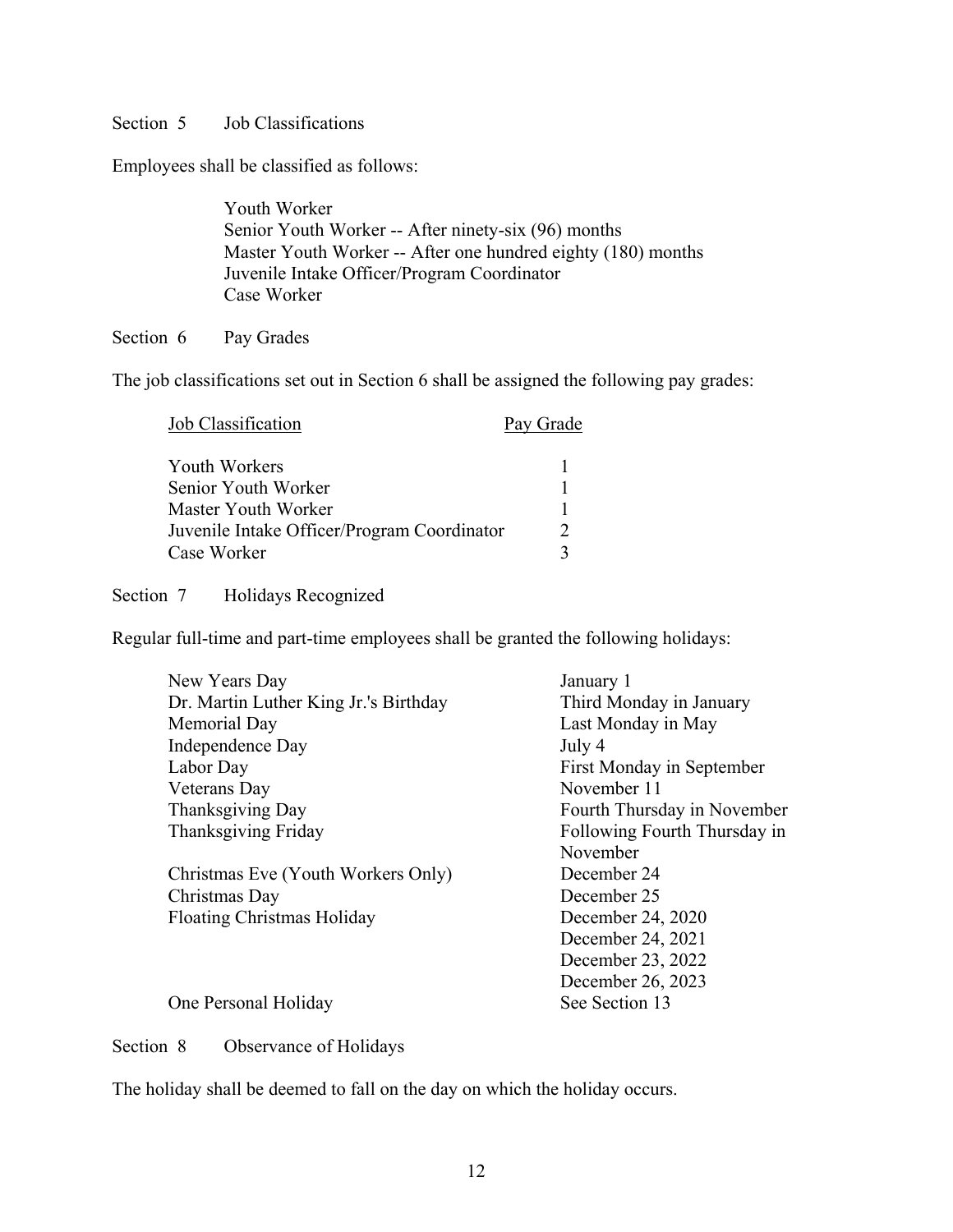## Section 9 Eligibility for Holiday Pay

In order to be eligible for receiving holiday pay, an employee must be in pay status on the last scheduled work day before the holiday and on the first scheduled work day after the holiday. No employee who has been laid off, or discharged, or who is under suspension, will be eligible for holiday pay.

## Section 10 Pay for Holidays

For holidays which fall on a regularly scheduled non-working day, regular full-time employees eligible for holiday pay shall receive as holiday pay their normal rate of pay at straight time up to a maximum of eight (8) hours for any one holiday or an equivalent amount of compensatory time. Regular part-time employees eligible for holiday pay shall receive as holiday pay their normal rate of pay at straight time prorated based upon their average daily hours of work or an equivalent amount of compensatory time. Employees who work a sixteen (16) hour shift on a holiday, will receive one and one-half (1 1/2) time for all hours worked on the holiday.

## Section 11 Holiday Premium Pay

When an employee is required by the Employer to work the holiday listed above, the Employer agrees to provide holiday premium pay at the rate of double time and one-half (2 1/2) the employee's regular rate. However, employees may elect to receive pay at one and one-half (1 1/2) times the hourly rate and to receive one (1) working day off at a time which the employee shall request. Holiday hours consist of all hours worked between the hours of 12:00 a.m. and 11:59 p.m. and for all hours worked on a regularly scheduled shift for which at least half of the scheduled hours fall on a holiday. At the discretion of the employee, such premium compensation shall be either in cash or compensatory time.

In the event compensatory time off is granted, it shall be scheduled at the request of the employee with the approval of the Employer.

If the employee schedules a holiday off, the employee will receive eight (8) hour compensation. The employer shall not reschedule to avoid holiday pay.

Notwithstanding the above, the Employer and individual employees may mutually agree to allow the employee to request cash payment after an election has previously been made to utilize compensatory time.

Section 12 Holidays During Vacations

If an observed holiday falls during an employee's vacation period, such observed holiday shall not be charged against the employee's vacation leave.

Section 13 Personal Holiday Use

Personal holidays will be scheduled by mutual agreement between the employee and the Facility Director. Requests for scheduling of a personal holiday on a day designated for religious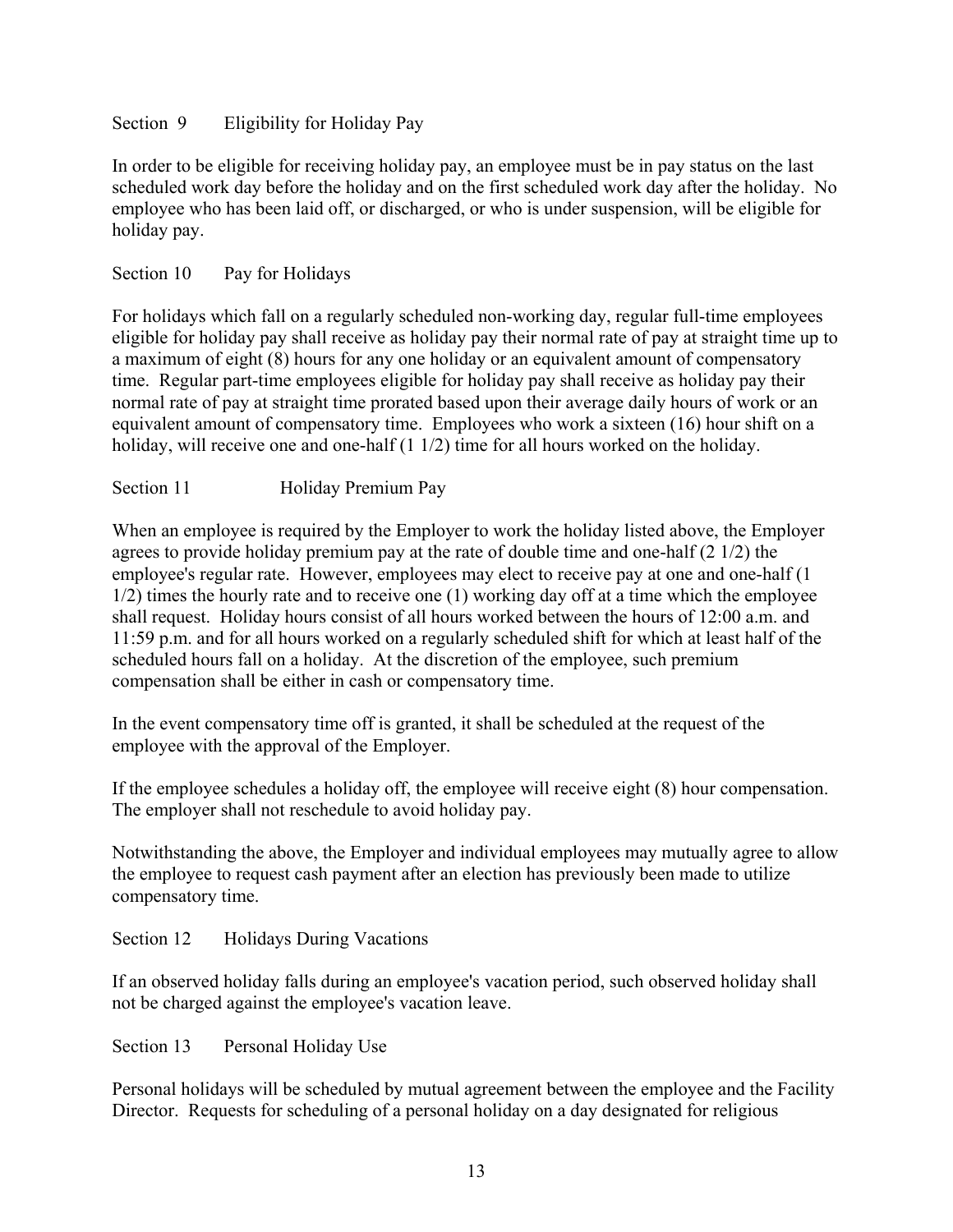observation (Yom Kippur, etc.) shall not be unreasonably denied. Personal holidays shall not be carried over from contract year to contract year, nor shall they be granted, if unused, to any employee upon retirement, termination or discharge. An employee shall not be granted a personal holiday during the first six (6) months of his/her employment. No employee will be permitted to work his/her personal holiday.

Section 14 Vacation - Rate of Accrual

| Years of              | Hourly            | Hours     |
|-----------------------|-------------------|-----------|
| Continuous Service    | Credit            | Per Year  |
| After 1 year          | $40/No$ , of hr.  | 40 hours  |
| 2 or more years, but  |                   |           |
| less than 8 years     | 80/No. of hr.     | 80 hours  |
| 8 or more years, but  |                   |           |
| less than 15 years    | $120/No$ . of hr. | 120 hours |
| 15 or more years, but |                   |           |
| less than 20 years    | $160/N$ o. of hr. | 160 hours |
| 20 or more years      | $200/No$ . of hr. | 200 hours |

Employees changing status from full-time to part-time shall be paid for vacation credits in excess of the prorata maximum carryover allowed at the end of the anniversary year in which the change occurs.

#### Regular Part-time

Regular part-time employees in an active pay status shall accrue annual vacation leave credit on a pay period basis as follows:

| Years of<br>Continuous Service              | Hourly<br>Credit |
|---------------------------------------------|------------------|
| After 1 year                                | .01923           |
| 2 or more years,<br>but less than 8 years   | .03847           |
| 8 or more years,                            |                  |
| but less than 15 years                      | .05770           |
| 15 or more years,<br>but less than 20 years | .07693           |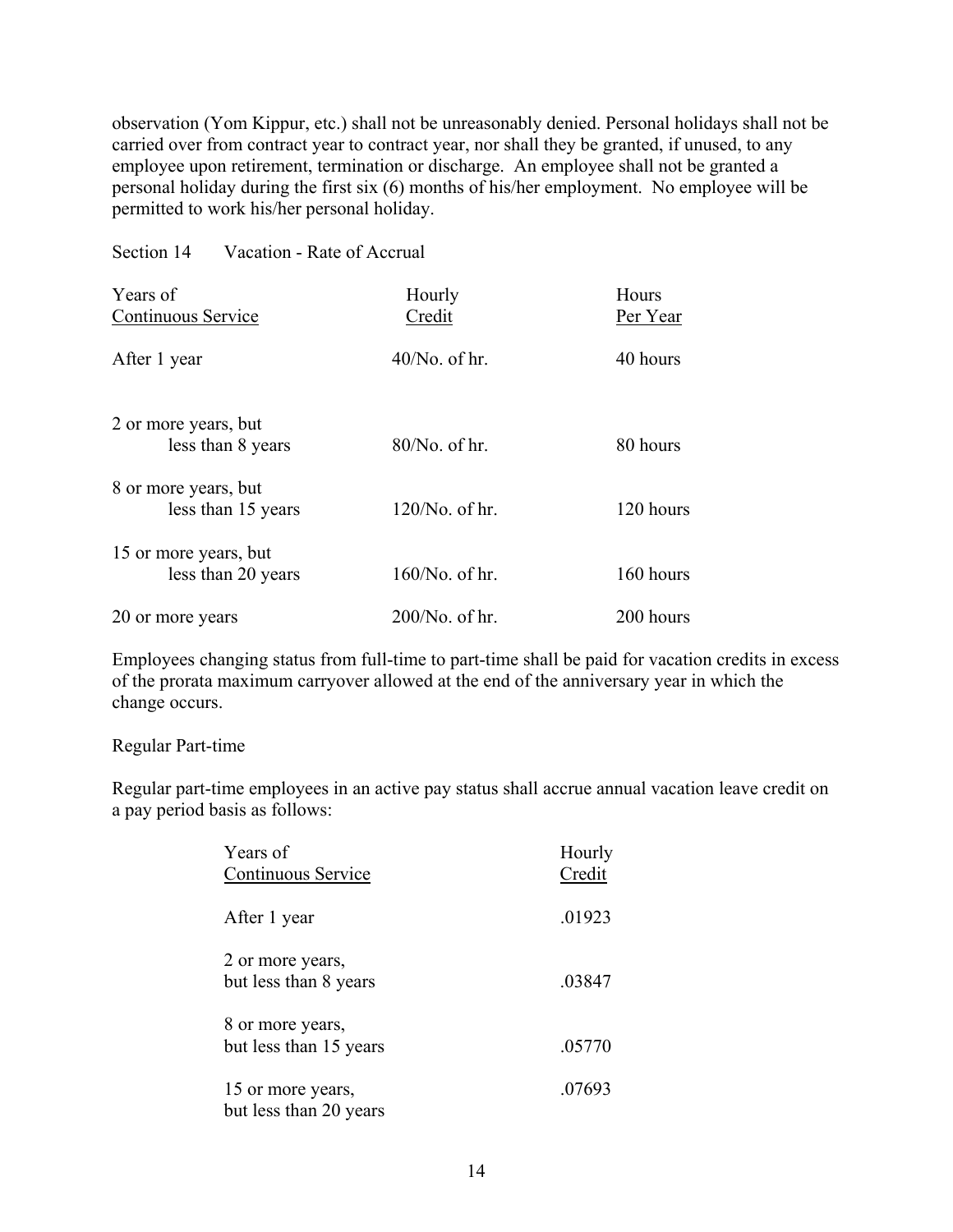20 or more years .09615

Section 15 Use and Limitations

Vacation leave is provided to employees for the purpose of rest and recreation from daily routine. When an officially designated holiday occurs during an approved vacation leave, the holiday will be paid and no vacation leave will be charged. Employees with the greatest length of service will have preference for vacation dates unless to do so would jeopardize the Center's ability to perform its responsibilities.

All use of vacation time must be approved by the Facility Director. Requests for five (5) or more consecutive days shall be submitted to the Facility Director fifteen (15) days in advance to allow adequate time for planning work schedules and replacements and it shall be the final responsibility of the Facility Director to schedule employees to cover the requested time off. The Facility Director shall answer all vacation requests no later than five (5) calendar days after receipt of the request for vacation leave. So far as possible, each vacation will be granted at the time selected by the employee so long as it does not conflict with the operation of the Employer; provided that the final right to allot vacation periods is reserved exclusively to the Employer. After vacation periods have been allotted, they may be changed by the Employer only due to an emergency. The term "emergency" means a critical situation requiring immediate action. Absence on account of illness, injury, inclement weather, or disability in excess of that authorized for such purposes may, at the request of the employee, be charged against the vacation leave allowance.

Section 16 Vacation Pay

Vacation leave shall be paid at the employee's straight time rate of pay in effect at the time leave is taken.

In the event of a layoff, death or retirement of an employee, the final wages shall include compensation for all unused, accrued vacation credit.

Section 17 Payment Upon Termination

Employees terminated after four (4) months of employment, but prior to their first anniversary, shall be paid for vacation credits in their last paycheck. Employees who resign or are terminated prior to the completion of four (4) months of employment are ineligible for vacation pay.

Section 18 Carryover

Vacation credits are earned from anniversary date to anniversary date and employees are encouraged to expend vacation during the anniversary year as it is accrued. If, however, the employee elects to carry over hours from the current anniversary year, the maximum carry-over shall be equal to the amount of vacation accrual earned in the anniversary year just ended.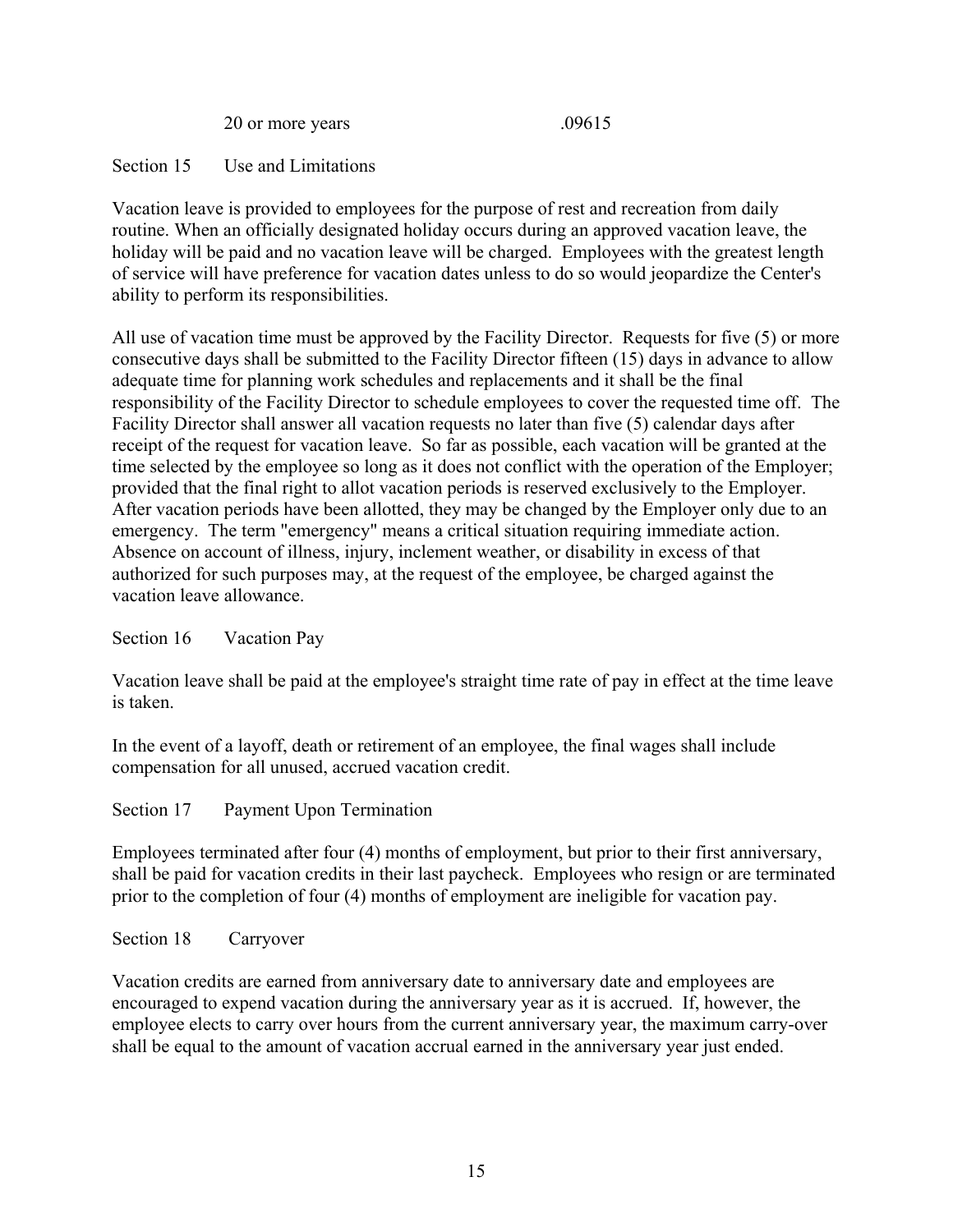## Section 23 Flex Benefit Plan

The Board will provide the employees with access to a Flex Benefit Plan. Employees will be able to use pre-tax dollars for any use sanctioned by federal law. Current uses include but are not necessarily limited to deductibles, coinsurance and premium payments for group insurance, vision care, glasses and dependent care. This plan is subject to revision if federal laws governing flex benefits are revised.

Section 24 Personal Day

Each employee will receive one (1) personal day per contract year. The Personal day will be scheduled by mutual agreement between the employee and the Department Head or his/her designee. The personal day shall not be carried over from contract year to contract year, nor shall the personal day be granted, if unused, to any employee upon retirement, termination or discharge. No employee will be permitted to work his/her personal day.

## Section 25 Vision Insurance

Effective July 1, 2013, the Employer will provide vision insurance options by mutual agreement between the Employer and the Union. The Employer agrees to deduct from wages any portion of the vision plan premium cost attributed to the employee according to the coverage selected. Coverage selected and authorization for payroll deduction shall be executed upon submission of an application completed by the employee. Revocation of plan participation will be according to terms stipulated by the plan document. For the contract term from July 1, 2013 through June 30, 2016, the enrolled employee shall pay 100% of the premium cost for selected coverage.

## **ARTICLE VII Leaves of Absence**

Section 1 Sick Leave

A. Rate of Accrual

Regular employees shall accrue sick leave at the rate of .04615 hour per hour worked up to a maximum of ninety-six (96) hours per year. Employees may accumulate a maximum of six hundred and forty (640) hours of sick leave. Sick leave shall be taken at a minimum of one-half (1/2) hour increments.

- B. Use
	- 1. Requests for sick leave are to be directed to the Department head or his/her designee. Requests should be made as soon as the employee knows they need sick leave. If an employee is using sick leave for an appointment, the appointment should be scheduled so the employee misses the minimum amount of work time. The Department head or his/her designee should be told about the appointment as soon as the appointment is scheduled. If an employee is calling in because they believe they are too sick to report to work, they should attempt to reach the Department head or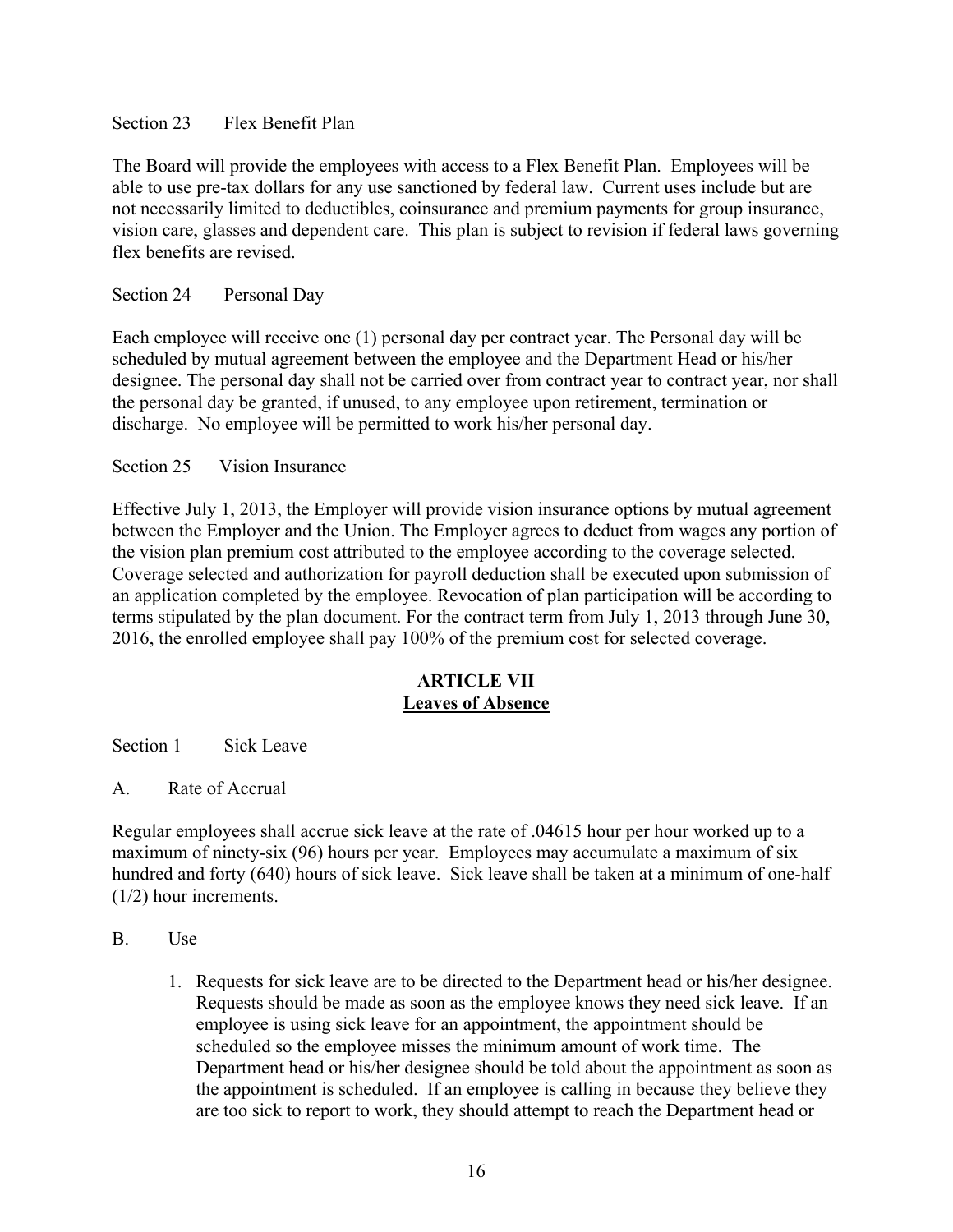his/her designee as much in advance of their scheduled reporting time as possible.

If there is a reasonable suspicion that sick leave is being abused, the Department head or his/her designee will report the matter to the Director of Human Resources. The Director of Human Resources or his/her designee will conduct an investigation. As part of the investigation, the employee may be required to provide appropriate documentation from treating doctors. Sick leave abuse is a serious matter which will result in appropriate disciplinary action.

When a holiday occurs while an employee is on sick leave, the employee's sick leave account shall not be charged for the holiday period.

- 2. An employee may be granted up to one hundred and twenty (120) hours of family leave per contract year chargeable to accumulated sick leave when it is necessary for them to provide care for a spouse, child or parent with a serious health condition. The employee requesting family leave will be required to provide a written statement of the reason family leave is needed and may be required to provide a physician's statement concerning the illness or injury of the spouse, child or parent. This leave shall be non-accumulative. If the leave is granted it may be treated as leave time under the Family Medical Leave Act. However, the Board of Supervisors shall not be bound by any terms, conditions or interpretations of the Family Medical Leave Act in deciding whether or not to grant the leave. The decision to grant or deny this leave is in the sole discretion of the Board of Supervisors or its designee. Any leave request which is going to be denied by the designee of the Board shall be presented to the Board of Supervisors and the employee will be invited to present his/her situation to the Board. The decision of the Board of Supervisors is final and is not subject to a grievance under the terms of this contract.
- 3. Employees may also use paid sick leave credits for medical, dental and vision appointments if they must be scheduled during normal working hours. Proof that such scheduling is necessary may be required.

### C. Work Prohibition

Employees working in any other employment, including self-employment, while receiving sick leave pay from the County are subject to disciplinary action up to, and including immediate dismissal.

### D. Notice Requirement

To be eligible for sick leave payment, an employee shall notify the Facility Director as soon as possible. Notice must be given prior to the starting time of the employee's workday. This notice may be waived if the Facility Director determines that the employee could not reasonably be expected to comply with this requirement because of circumstances beyond the control of the employee.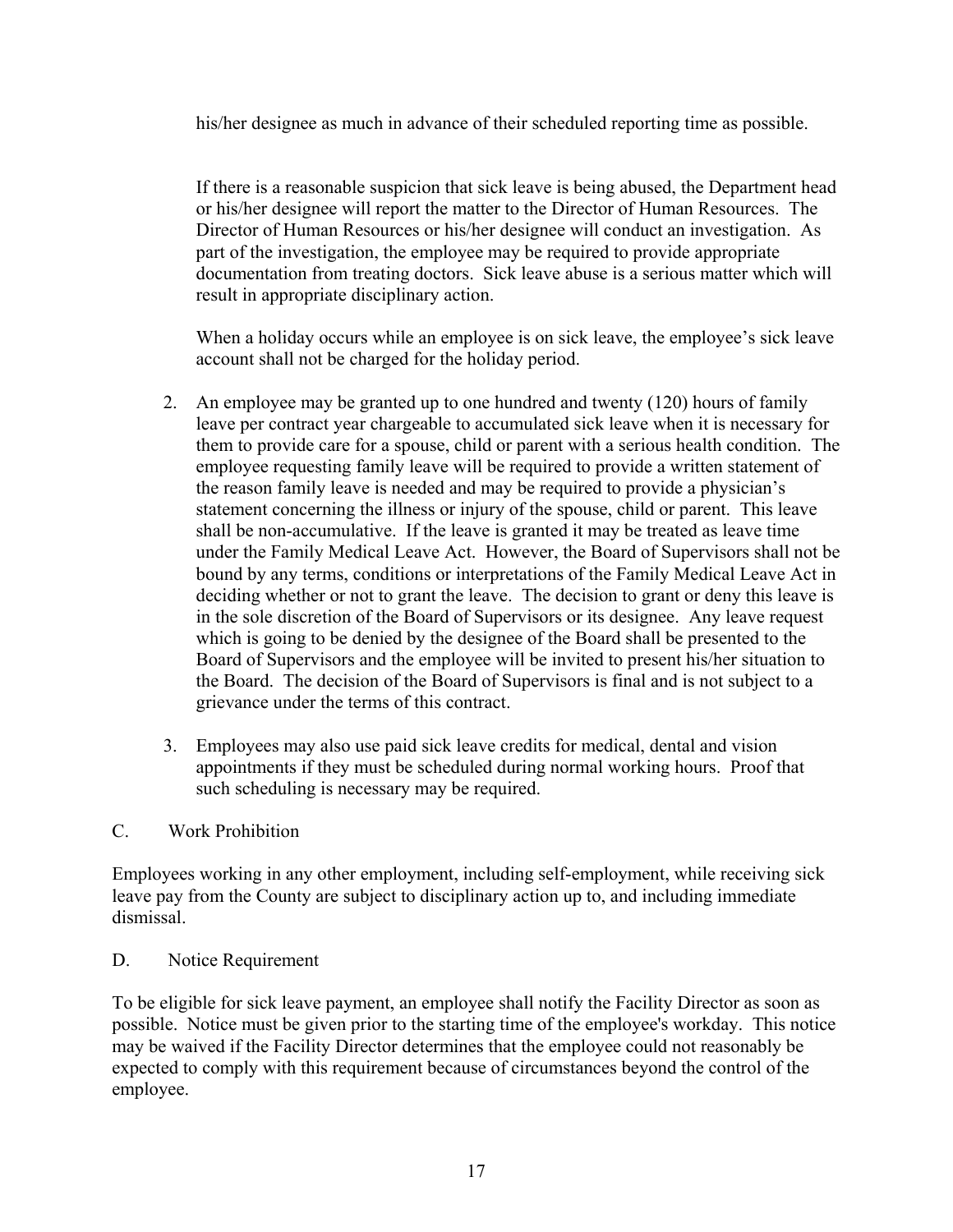## E. Holiday Limitation

Sick leave will not be paid on the working day immediately preceding or following a holiday except in case of serious, confining illness.

F. Sick Leave Conversion and Payment

An employee who has accumulated and maintains six hundred and forty (640) hours of sick leave will be allowed to convert sick leave earned during the year to vacation at the rate of four (4) hours of sick leave for one (1) hour of vacation. An employee will cease to be eligible for this conversion any time their accumulated sick leave falls below six hundred and forty (640) hours.

An employee who is retiring and has a minimum of twenty-five (25) years of employment with Woodbury County will be paid for fifteen percent (15%) of his/her accumulated sick leave up to a maximum of Three Thousand Dollars (\$3000.00).

## Section 2 Work-Related Injuries

To the extent it is available, sick leave may be used for an on-the-job injury or disability. When Workers Compensation is received, the employee shall have the option of being paid the difference between the amount of workers compensation and the employee's regular salary. Payments shall be made concurrently with regular pay periods. Only the amount paid by the County shall be deducted from sick leave credit. The amount of money paid by the County divided by the Employee's hourly rate of pay shall determine the number of sick leave hours used. No hours used in compliance with this section shall be charged as an incident under Section 1, paragraph F. of this Article.

# Section 3 Pre-determined Temporary Disability

- A. Except as hereafter modified all policies, rules, and regulations, applicable to employees who are granted sick leave shall be applicable to employees applying for predetermined temporary disability leave. Sick leave, to the extent of an employee's accumulated earned sick leave, shall be paid only during the time of medical confinement which shall be the time medically indicated for termination and recommencement of duties.
- B. An employee shall notify the Facility Director as soon as the necessity for taking sick leave becomes known to the employee.
- C. Following a pre-determined temporary disability leave the employee shall furnish a statement from his/her physician setting forth the date that he/she became incapacitated due to personal illness and unable to perform his/her normal duties, and the date that such incapacity terminated. Sick leave benefits, to the extent of accumulated sick leave earned, shall be paid only for such period of incapacity.
- D. The determination of whether and/or when the employee is capable of returning to work following the pre-determined temporary disability shall be made in consultation with the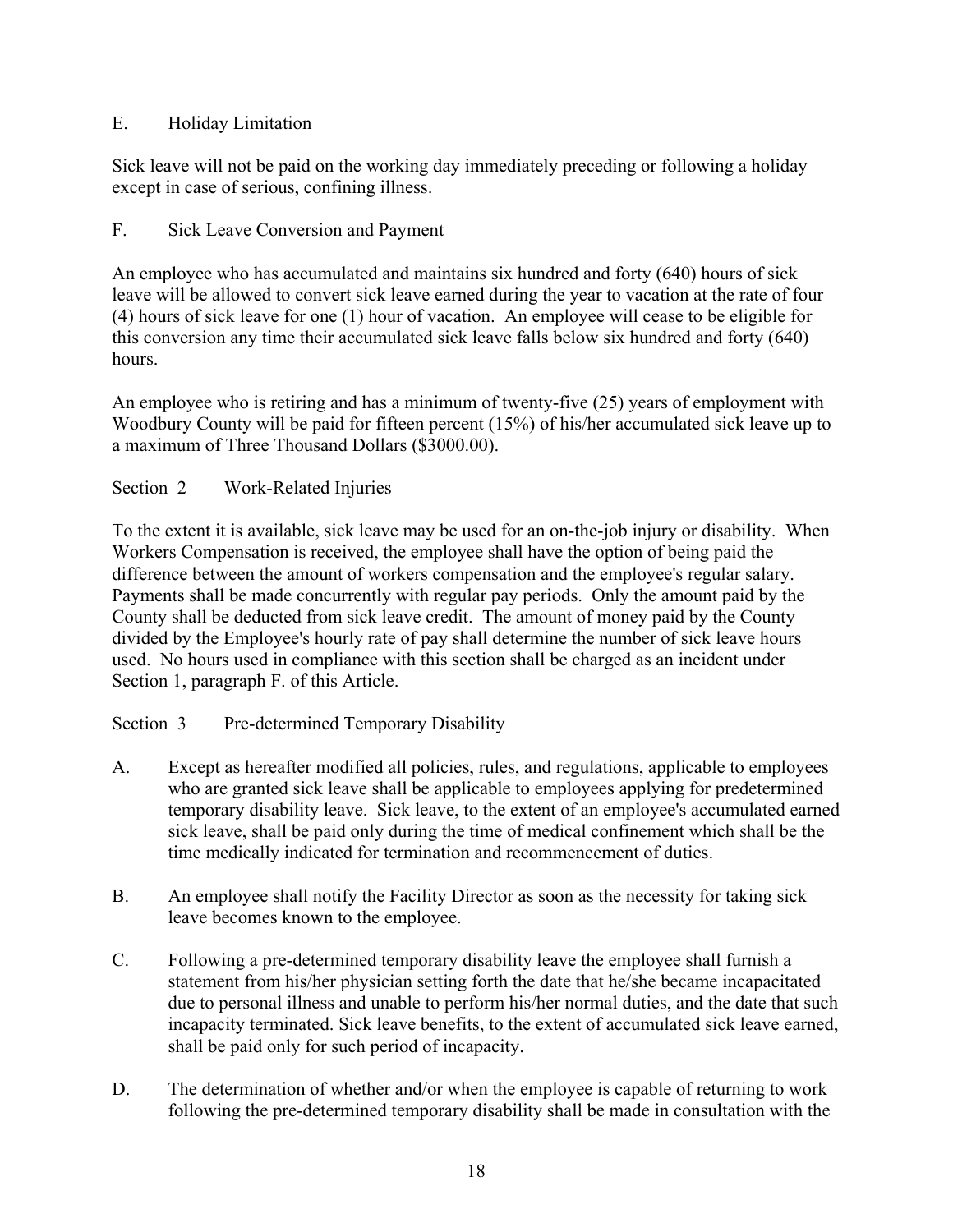employee, the Facility Director and the employee's physician, and may also be in consultation with a physician of the Employer's own choosing.

E. In the event that an employee reports the need for accommodation as part of his or her return to work, the employee may be asked to provide a note from his or her physician which identifies the accommodation requested and explains the reason why that accommodation is needed.

Section 4 Funeral Leave

A. Employees Eligible

Funeral leave benefits are granted only to regular full-time and part-time employees.

B. Benefits

An employee will be granted up to three (3) working days paid funeral leave to attend the funeral of the employee's spouse, children or step-children, parents or step-parents, mother-in-law, father-in-law, brother (and spouse), step-brothers, sister (and spouse), step-sisters, grandparents, grandchildren, aunts and uncles of the employee or permanent members of the immediate household. The Facility Director may allow one (1) day of funeral leave with pay, chargeable to sick leave, to attend the funeral of members of the family not included above, a fellow employee, or a close friend.

Upon request of the employee, the Facility Director may grant an extension of the three (3) day period or the one (1) day period in the event long distance travel is required or due to the close nature of the family relationship. Any such extension shall be charged against the employee's unused sick leave or vacation accruals.

Section 5 Jury Duty and Court Appearance

Employees shall be granted a paid leave of absence for assigned work time lost when called to serve on jury duty. Such employees shall be paid their straight time hourly rate for all lost time up to forty (40) hours per week. An employee who is scheduled to work the 11 p.m. to 7 a.m. shift, shall be given that shift off so the employee can sleep prior to jury duty the next day. An employee shall submit certification of jury service to the Employer, and shall assign to the Employer that part of all remuneration received for jury service which can reasonably be described as duplicate compensation. When released from jury duty during working hours, the employee shall report to work within one (1) hour, unless less than an hour remains in the working day.

Employees required by subpoena to testify in a court action in a matter in which they are not personally involved as participants (e.g. plaintiff, defendant, criminal act of the employee, etc.) shall be granted leaves of absence for the period necessary to fulfill the court obligation, and shall receive the difference between any compensation received for testifying and their regular straight time hourly rate for hours lost as a result thereof. Employees will, as soon as possible, return to work upon completion of their required testimony.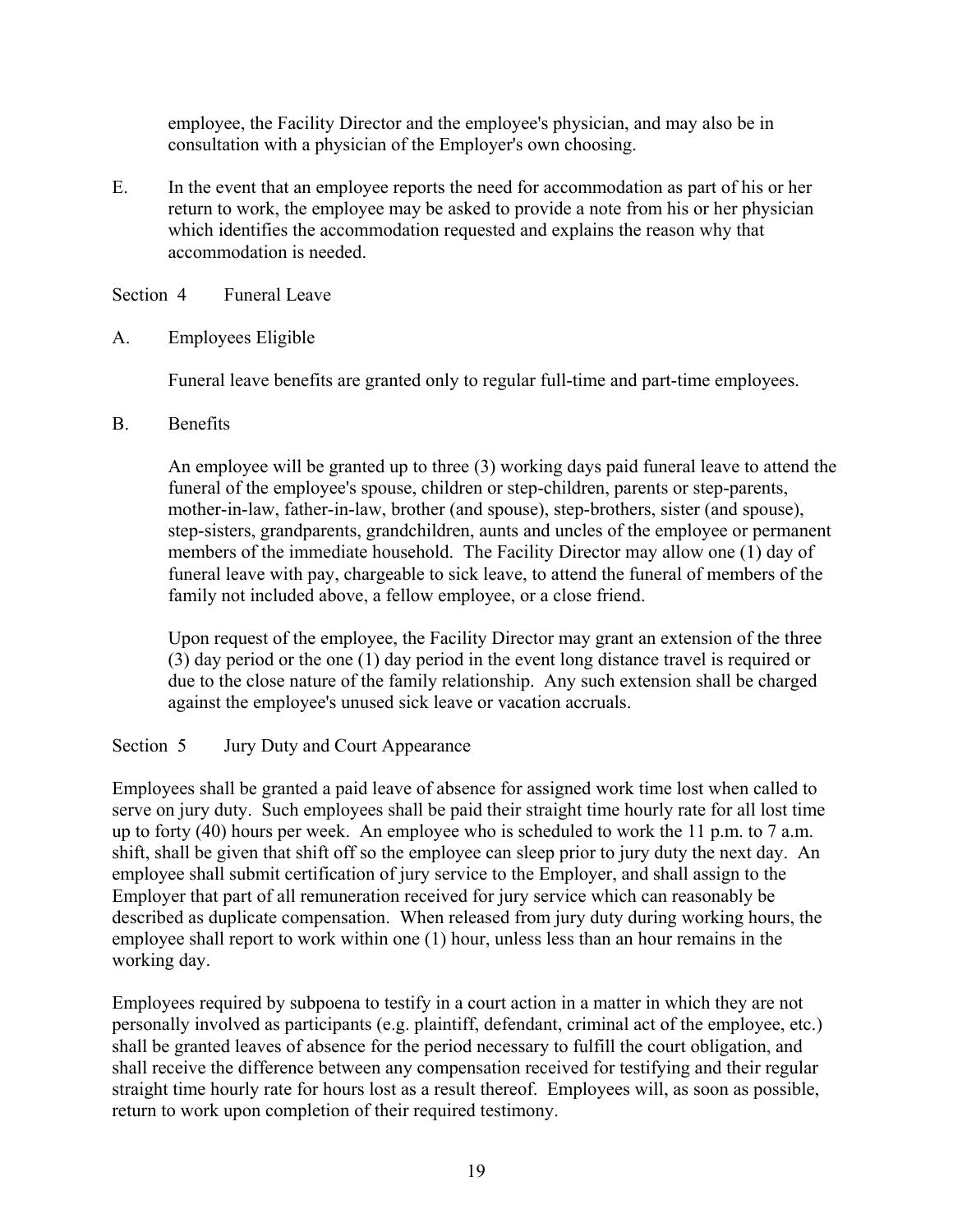### Section 6 Military Leave

Employees shall be granted military leave in accordance with Iowa Code Section 29A.28.

Section 7 Extended Leaves

### A. Duration

In the discretion of the Facility Director an employee may be granted an extended leave of absence without pay not to exceed one hundred twenty (120) calendar days. The employer may grant a one hundred twenty (120) calendar day extension at the sole discretion of the Employer.

## B. Application

Application for such a leave of absence must be made in writing to the Facility Director not less than thirty (30) calendar days, whenever possible, before the beginning date of the leave, setting forth in writing the length of leave desired and the reasons therefor. The Facility Director shall respond to the request within fourteen (14) calendar days after the request is received.

## C. Benefits During Leave

No vacation time, sick leave, seniority, or other benefits contained in this Agreement shall accrue during the time an employee is on a leave of absence without pay exceeding thirty (30) calendar days. Employees will be responsible for the payment of all insurance premiums during a leave of absence without pay exceeding thirty (30) calendar days.

## D. Return Rights

Employees returning from an extended leave of absence shall return to the job classification in which they worked prior to commencing the leave. Failure to return from an extended leave of absence shall be considered by the County to be a voluntary resignation.

### Section 8 Leave for Negotiations

When contract bargaining sessions between the Union and the Employer are scheduled by mutual agreement to take place during normal working hours, three (3) employees, unless mutual agreement is reached to expand the number, who are members of the Union's bargaining team shall be given such time off without loss of pay to attend these sessions. No employee, however, shall receive more than forty (40) hours of pay per week at his/her straight time rate pursuant to this section. The time off granted for bargaining purposes shall not be considered as hours worked for overtime eligibility.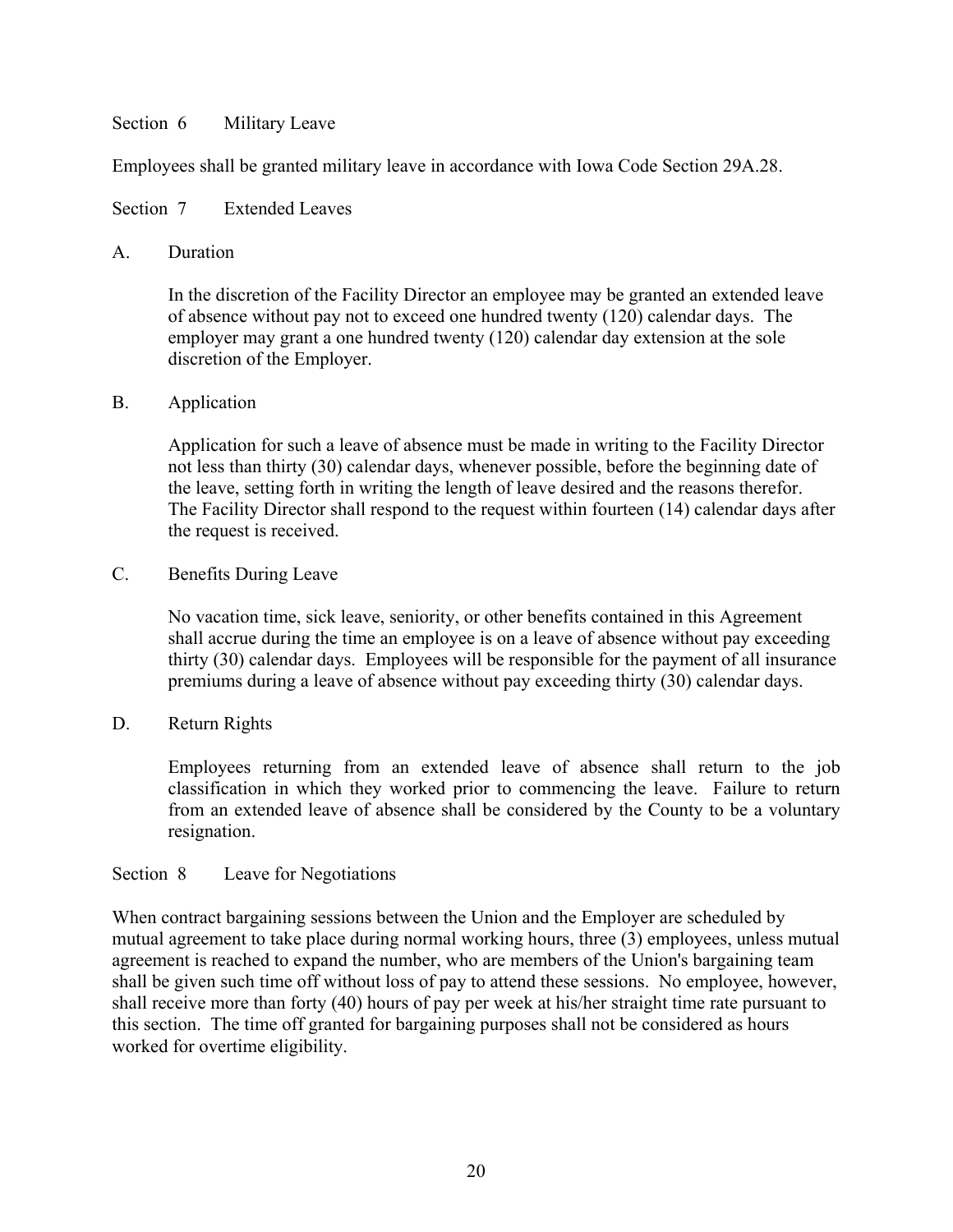### **ARTICLE VIII Miscellaneous Provisions**

## Section 1 Personnel Records

Employees or their designee shall be permitted to review their official personnel folder. Copies of material in the employee's personnel file shall be provided the employee on request. The employee shall have the right to respond in writing to any item in his/her personnel file, with said response becoming part of the file.

## Section 2 Labor-Management Meetings

Regular meetings of the Labor-Management Committee shall be held at least once each three (3) months at a mutually agreed upon time and place. Requests by either party to hold emergency meetings shall not be unreasonably denied. If the meeting is held during an employee's scheduled work hours, the employee will be paid for those hours falling within their work time.

Each party shall submit a written agenda to the other not less than two (2) working days prior to each meeting. All Labor-Management Committee meetings shall be for the purpose of discussing and resolving matters pertaining to the administration of this Agreement, including safety, job classification recommendations and the improvement of the relationship among the Employer, the Union, and the bargaining unit employees.

## **ARTICLE IX Health and Safety**

Section 1 Health Matters

Upon initial employment all employees shall provide satisfactory medical evidence of physical fitness to perform assigned duties. Required medical examinations shall be at the expense of the Employer.

Section 2 Safety Matters

The employer agrees to comply with occupational safety and health standards and regulations as adopted by the Iowa Occupational Safety and Health Administration, U.S. Department of Labor, as well as by all state and local agencies.

The employer shall pay for all employee licenses and/or certificates required by the Employer to conduct the business of the Employer. In addition, the Employer shall pay the renewal fee for all employee licenses and/or certificates required by the Employer to conduct the business of the Employer.

Section 3 Tools, Equipment and Training

The Employer agrees to furnish and maintain in safe working conditions all tools and equipment and to provide all training required to carry out the duties of each position. Employees are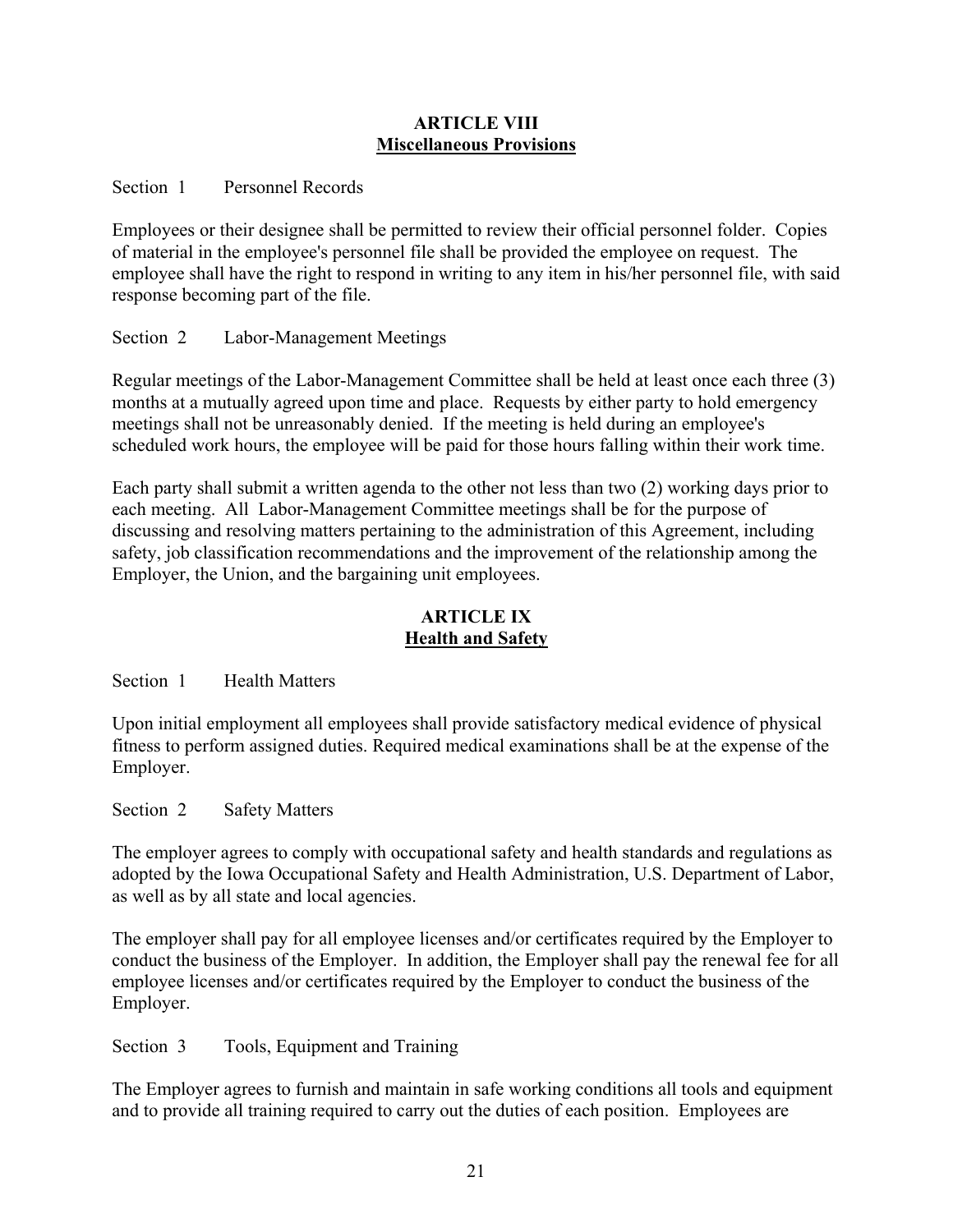responsible for reporting any unsafe condition or practice and for properly using and caring for the tools and equipment furnished by the Employer. Employees shall not use such tools and equipment for personal use.

Section 4 Protective Clothing

The Employer shall furnish protective clothing and equipment in accordance with the applicable state and federal regulations.

Section 5 Video Display Terminals and Related Equipment

Prior to purchasing new video display terminals and related equipment the Employer will notify the Union to provide input regarding the proposed purchase. Nothing in this shall restrict in any way the Employer's right to purchase video display terminals and related equipment.

## **ARTICLE X No Strike or Lockout**

The Union recognizes its statutory obligations and responsibility to avoid and avert a strike. Therefore, for the duration of this Agreement, the Union agrees that neither it, its officers, agents, representatives nor members, individually or collectively, directly or indirectly, will induce, instigate, encourage, authorize, ratify, or participate in a strike against the Employer.

The Union recognizes that in the event of a work stoppage, the Union has an obligation and a duty to urge any and all employees who may be involved in such activity to return to work immediately and to refrain from such work stoppage. The Union will make public statements in the mass media urging employees to immediately return to work.

The Employer has the right to take any other action pursuant to Chapter 20.12 of the Iowa Code (1985).

No lockout of employees shall be instituted by the Employer during the terms of this Agreement.

## **ARTICLE XI General**

# Separability and Savings

Should any Article or Section of this Agreement be found invalid, unlawful, or not enforceable by reason of any existing or subsequently enacted legislation or by final judicial decision, the remaining Articles and Sections shall continue in full force and effect for the duration of the Agreement. The parties will promptly meet for the purpose of negotiating an appropriate replacement for the offending Article or Section.

In the event the parties fail to agree on provisions for substitute within fifteen (15) days following the start of negotiations, the parties shall request a list of five (5) arbitrators from the Public Employment Relations Board. The first strike shall be decided by a coin toss and the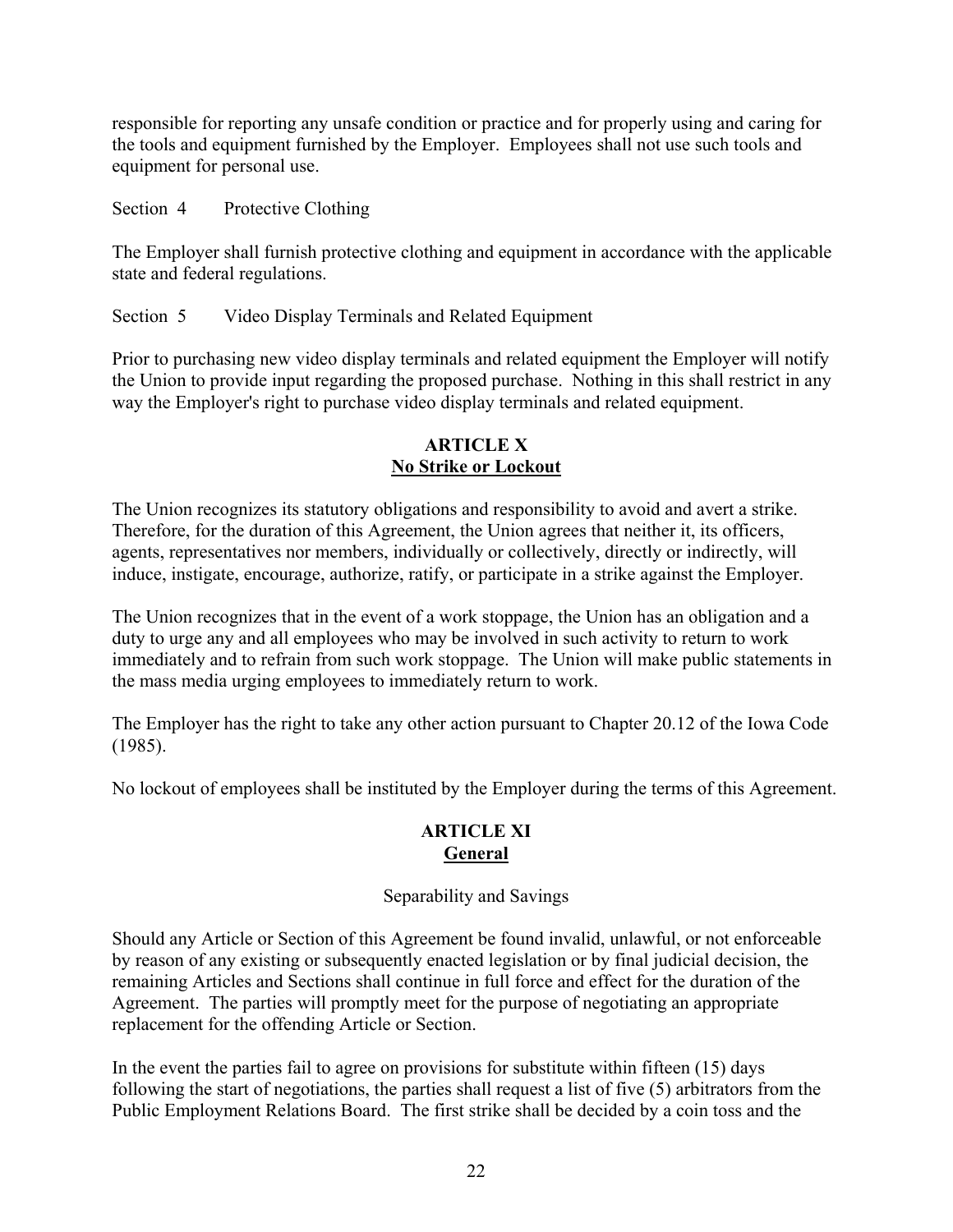parties shall alternately strike until there is one name remaining who shall become the arbitrator. Either party may request a second list of arbitrators from the Public Employment Relations Board if they so desire. The arbitrator shall decide between the management's and Union's final offer as to which is the most appropriate substitute.

The decision of the arbitrator shall be final and binding on both parties.

#### **ARTICLE XII Duration and Signature**

Section 1 Duration

s.

This Agreement shall be effective as of the first day of July, 2016, and shall remain in full force and effect until the 30th day of June, 2020. It shall automatically be renewed from year to year thereafter, unless terminated or modified as hereinafter provided.

Section 2 Signature Clause

IN WITNESS WHEREOF, the parties have caused this Agreement to be signed by their duly- $151$ authorized representatives on this day of  $\frac{1}{2}$ , 2020.  $\mu$ 

WOODBURY COUNTY, IOWA

AMERICAN FEDERATION OF STATE, COUNTY AND MUNICIPAL **EMPLOYEES, Iowa Council 61** 

By:

Matthew Ung, Board Chair Board of Supervisors

Melissa, By:

Melissa Thomas, Director Human Resources

B٦

Anthony **P**. 'Lamb Board Negotiator

By:

Juvenile Detention Center Bargaining Committee Member

Bv:

Juvenile Detention Center **Bargaining Committee Member** 

By: Juvenile Detent

mber Bargaining Committee M

B٧

Preston DeBoer AFSCME/Iowa Council 61 Negotiator